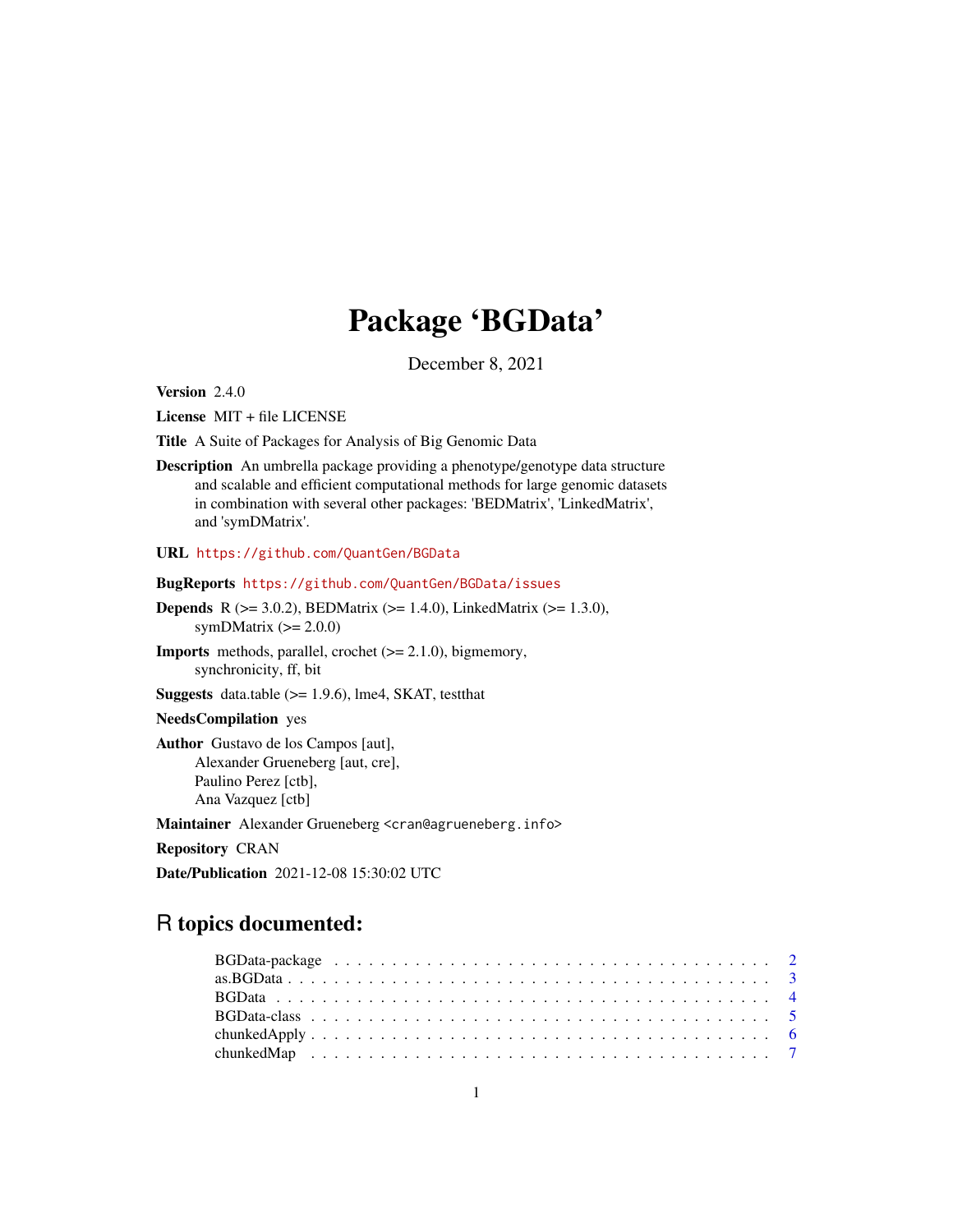# <span id="page-1-0"></span>2 BGData-package

| Index | 26 |
|-------|----|
|       |    |
|       |    |
|       |    |
|       |    |
|       |    |
|       |    |
|       |    |
|       |    |
|       |    |
|       |    |
|       |    |
|       |    |
|       |    |
|       |    |
|       |    |

BGData-package *A Suite of Packages for Analysis of Big Genomic Data*

# **Description**

Modern genomic datasets are big (large *n*), high-dimensional (large *p*), and multi-layered. The challenges that need to be addressed are memory requirements and computational demands. Our goal is to develop software that will enable researchers to carry out analyses with big genomic data within the R environment.

# Details

We have identified several approaches to tackle those challenges within R:

- File-backed matrices: The data is stored in on the hard drive and users can read in smaller chunks when they are needed.
- Linked arrays: For very large datasets a single file-backed array may not be enough or convenient. A linked array is an array whose content is distributed over multiple file-backed nodes.
- Multiple dispatch: Methods are presented to users so that they can treat these arrays pretty much as if they were RAM arrays.
- Multi-level parallelism: Exploit multi-core and multi-node computing.
- Inputs: Users can create these arrays from standard formats (e.g., PLINK .bed).

The BGData package is an umbrella package that comprises several packages: BEDMatrix, LinkedMatrix, and symDMatrix. It features scalable and efficient computational methods for large genomic datasets such as genome-wide association studies (GWAS) or genomic relationship matrices (G matrix). It also contains a container class called BGData that holds genotypes, sample information, and variant information.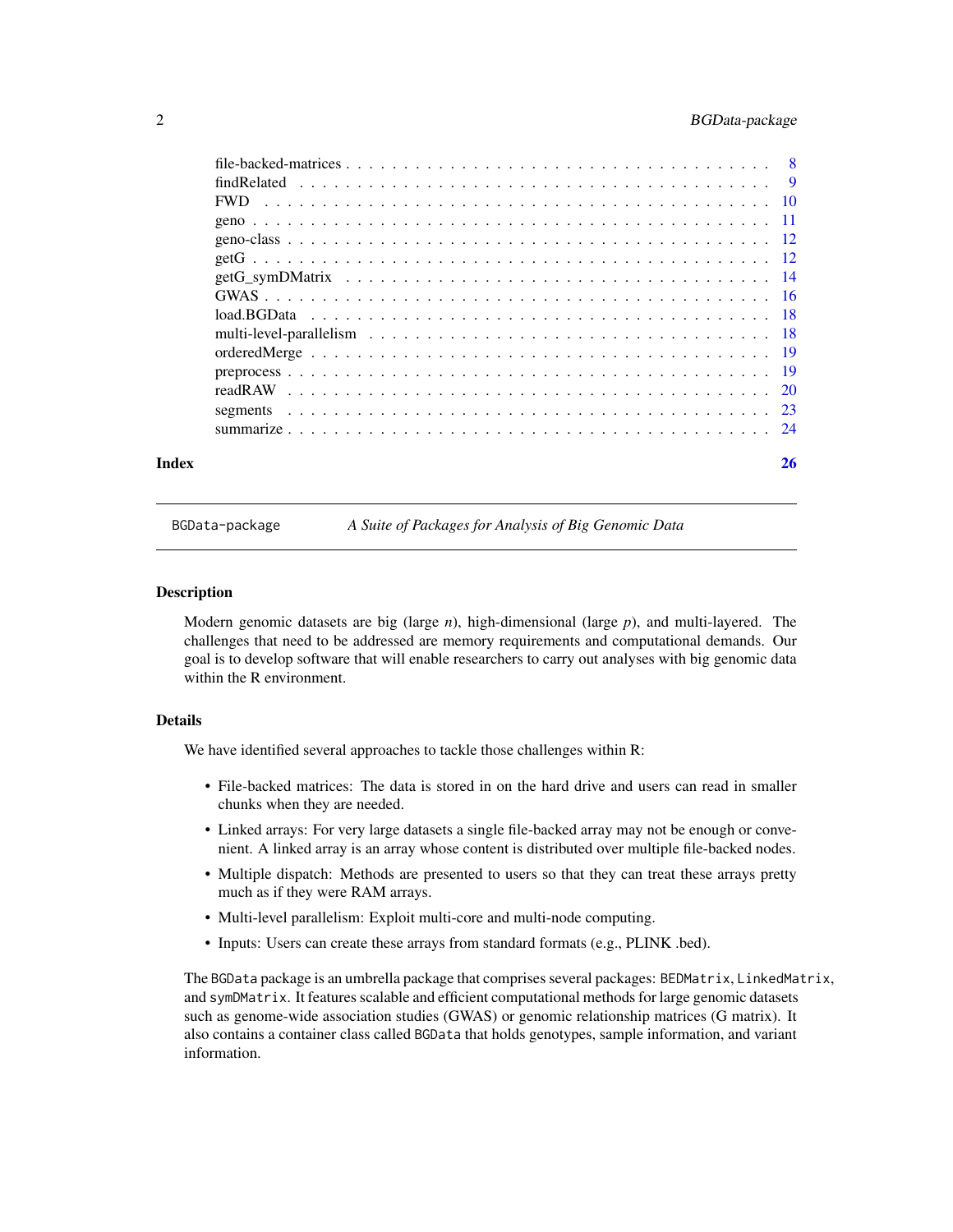#### <span id="page-2-0"></span>as. BGData 3

#### Example dataset

The extdata folder contains example files that were generated from the 250k SNP and phenotype data in [Atwell et al. \(2010\).](https://www.nature.com/articles/nature08800) Only the first 300 SNPs of chromosome 1, 2, and 3 were included to keep the size of the example dataset small. [PLINK](https://www.cog-genomics.org/plink2) was used to convert the data to [.bed](https://www.cog-genomics.org/plink2/input#bed) and [.raw](https://www.cog-genomics.org/plink2/input#raw) files. FT10 has been chosen as a phenotype and is provided as an [alternate phenotype file.](https://www.cog-genomics.org/plink2/input#pheno) The file is intentionally shuffled to demonstrate that the additional phenotypes are put in the same order as the rest of the phenotypes.

# See Also

[BEDMatrix-package](#page-0-0), [LinkedMatrix-package](#page-0-0), and [symDMatrix-package](#page-0-0) for an introduction to the respective packages.

[file-backed-matrices](#page-7-1) for more information on file-backed matrices. [multi-level-parallelism](#page-17-1) for more information on multi-level parallelism.

<span id="page-2-1"></span>as.BGData *Convert Other Objects to BGData Objects*

# Description

Converts other objects to BGData objects by loading supplementary phenotypes and map files referenced by the object to be used for the sample information and variant information, respectively.

Currently supported are BEDMatrix objects, plain or nested in ColumnLinkedMatrix objects.

#### Usage

```
as.BGData(x, alternatePhenotypeFile = NULL, ...)## S3 method for class 'BEDMatrix'
as.BGData(x, alternatePhenotypeFile = NULL, ...)## S3 method for class 'ColumnLinkedMatrix'
as.BGData(x, alternatePhenotypeFile = NULL,
  ...)
## S3 method for class 'RowLinkedMatrix'
as.BGData(x, alternatePhenotypeFile = NULL,
  ...)
```
# Arguments

x An object. Currently supported are BEDMatrix objects, plain or nested in ColumnLinkedMatrix objects.

alternatePhenotypeFile

Path to an [alternate phenotype file.](https://www.cog-genomics.org/plink2/input#pheno)

... Additional arguments to the read.table or fread call (if data.table package is installed) call to parse the alternate pheno file.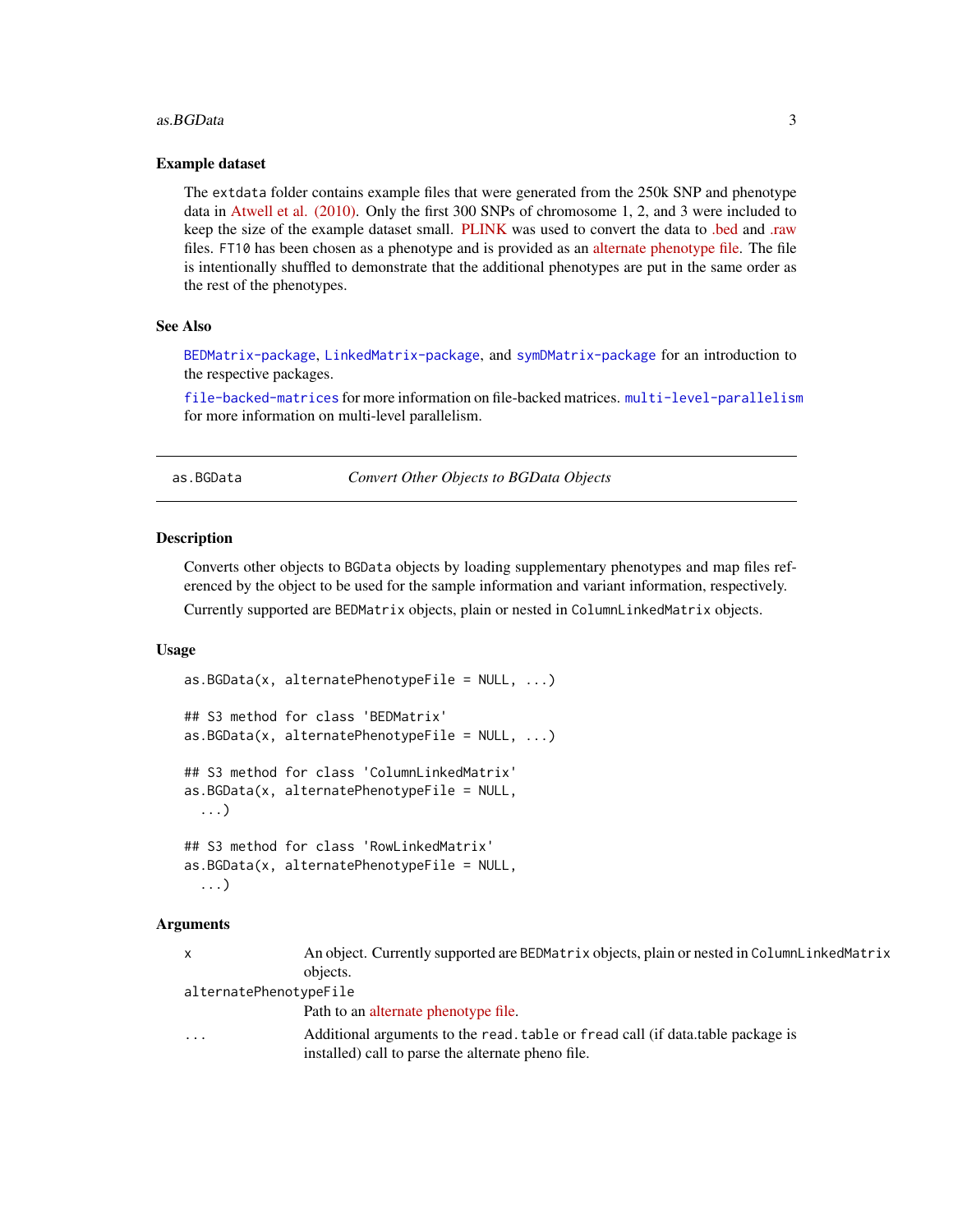#### <span id="page-3-0"></span>Details

The .ped and .raw formats only allows for a single phenotype. If more phenotypes are required it is possible to store them in an [alternate phenotype file.](https://www.cog-genomics.org/plink2/input#pheno) The path to such a file can be provided with alternatePhenotypeFile and will be merged with the existing sample information. The first and second columns of that file must contain family and within-family IDs, respectively.

For BEDMatrix objects: If a .fam file (which corresponds to the first six columns of a .ped or .raw file) of the same name and in the same directory as the .bed file exists, the sample information will be populated with the data stored in that file. Otherwise a stub that only contains an IID column populated with the rownames of geno(x) will be generated. The same will happen for a .bim file for the variant information.

For ColumnLinkedMatrix objects: See the case for BEDMatrix objects, but only the .fam file of the first node of the LinkedMatrix will be read and used for the sample information, and the .bim files of all nodes will be combined and used for the variant information.

#### Value

A BGData object.

## See Also

[readRAW\(\)](#page-19-1) to convert text files to BGData objects. [BGData-class](#page-4-1), [BEDMatrix-class](#page-0-0), [ColumnLinkedMatrix-class](#page-0-0) for more information on the above mentioned classes. [read.table](#page-0-0) and [fread](#page-0-0) to learn more about extra arguments that can be passed via ....

#### Examples

```
# Path to example data
path <- system.file("extdata", package = "BGData")
# Convert a single BEDMatrix object to a BGData object
chr1 <- BEDMatrix::BEDMatrix(paste0(path, "/chr1.bed"))
bg1 <- as.BGData(chr1)
# Convert multiple BEDMatrix objects in a ColumnLinkedMatrix to a BGData object
chr2 <- BEDMatrix::BEDMatrix(paste0(path, "/chr2.bed"))
chr3 <- BEDMatrix::BEDMatrix(paste0(path, "/chr3.bed"))
clm <- ColumnLinkedMatrix(chr1, chr2, chr3)
bg2 <- as.BGData(clm)
# Load additional (alternate) phenotypes
bg3 <- as.BGData(clm, alternatePhenotypeFile = paste0(path, "/pheno.txt"))
```
<span id="page-3-1"></span>

BGData *Creates a New BGData Instance*

#### **Description**

This function constructs a new BGData object.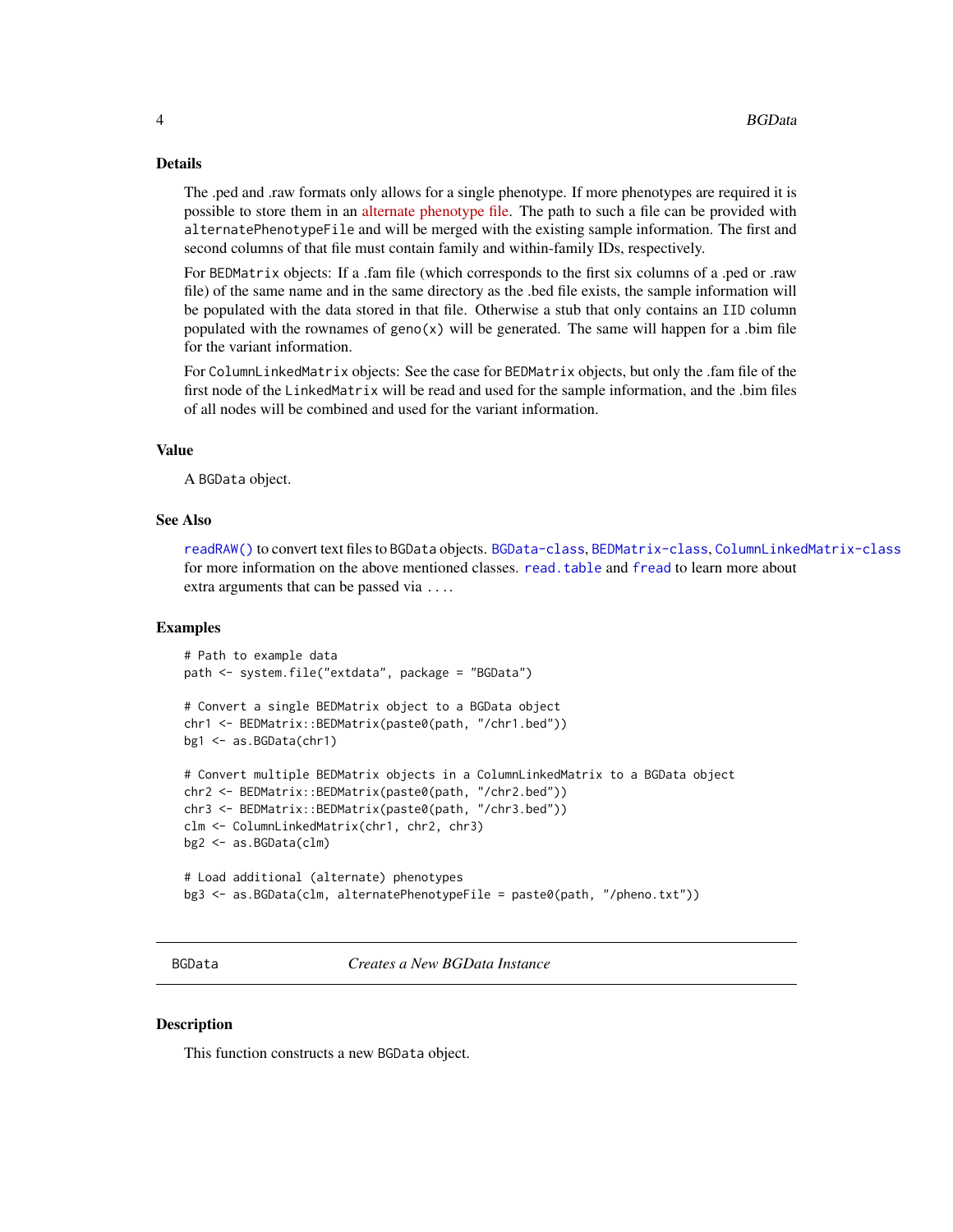# <span id="page-4-0"></span>BGData-class 5

#### Usage

BGData(geno, pheno = NULL, map = NULL)

#### Arguments

| geno  | A geno object that contains genotypes.                                                                                                                                                                                            |
|-------|-----------------------------------------------------------------------------------------------------------------------------------------------------------------------------------------------------------------------------------|
| pheno | A data, frame that contains sample information (including phenotypes). A stub<br>that only contains a sample_id column populated with either the rownames of<br>geno or a sequence starting with sample_will be generated if NULL |
| map   | A data frame that contains variant information. A stub that only contains a<br>variant_id column populated with either the colnames of geno or a sequence<br>starting with variant_will be generated if NULL                      |

## See Also

[BGData-class](#page-4-1) and [geno-class](#page-11-1) for more information on the above mentioned classes.

<span id="page-4-1"></span>BGData-class *Container for Phenotype and Genotype Data*

#### **Description**

The BGData class is a container for genotypes, sample information, and variant information. The class is inspired by the .bed/.fam/.bim (binary) and .ped/.fam/.map (text) phenotype/genotype file formats of [PLINK.](https://www.cog-genomics.org/plink2) It is used by several functions of this package such as GWAS for performing a Genome Wide Association Study or getG for calculating a genomic relationship matrix.

# Details

There are several ways to create an instance of this class:

- from arbitrary phenotype/genotype data using the BGData constructor function.
- from a .bed file using as.BGData and BEDMatrix.
- from a previously saved BGData object using load.BGData.
- from multiple files (even a mixture of different file types) using LinkedMatrix.
- from a .raw file (or a .ped-like file) using readRAW, readRAW\_matrix, or readRAW\_big.matrix.

A .ped file can be recoded to a .raw file in [PLINK](https://www.cog-genomics.org/plink2) using plink --file myfile --recodeA, or converted to a .bed file using plink --file myfile --make-bed. Conversely, a .bed file can be transformed back to a .ped file using plink --bfile myfile --recode or to a .raw file using plink --bfile myfile --recodeA without losing information.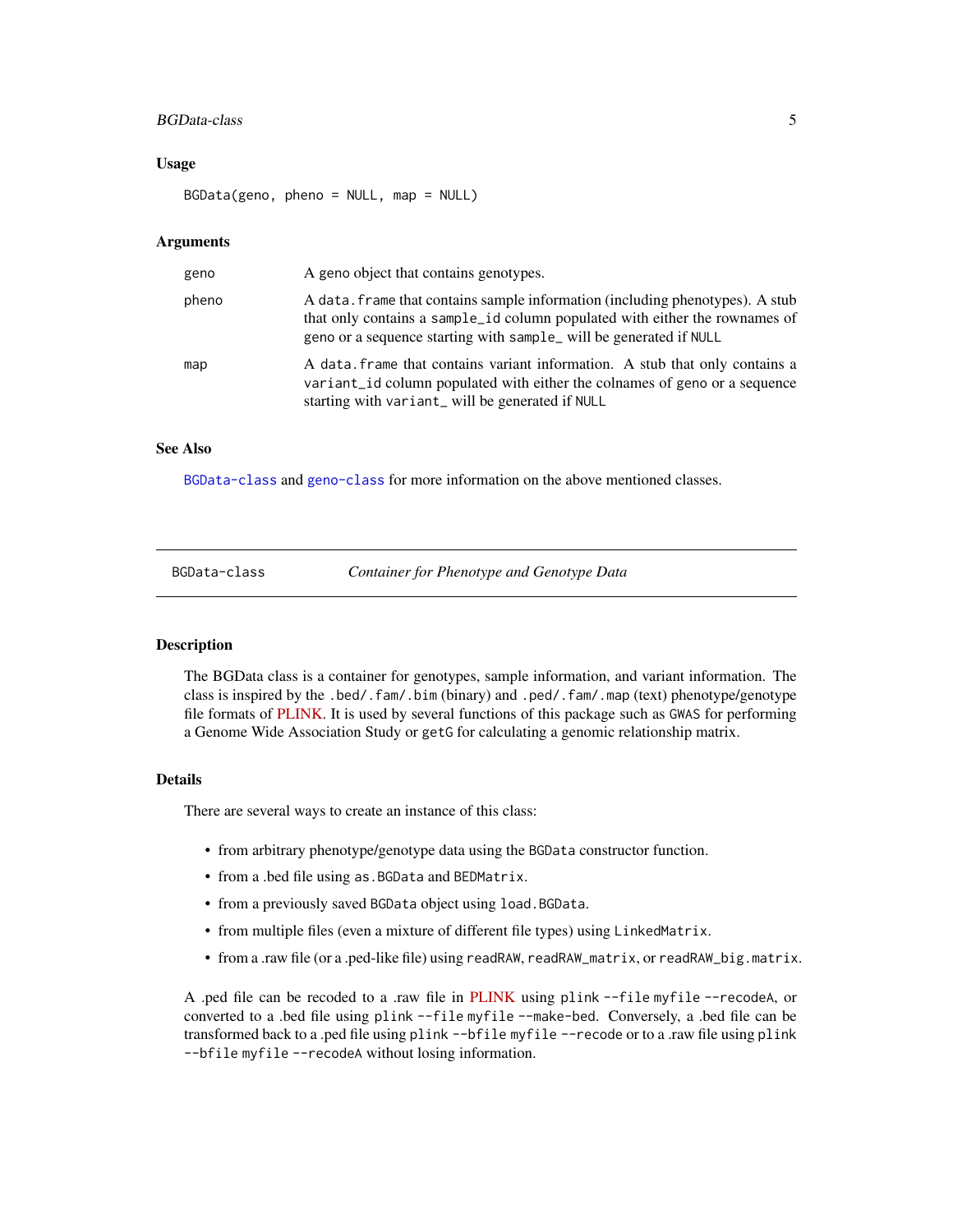#### **Accessors**

In the following code snippets, x is a BGData object.

 $geno(x), geno(x) < -value: Get or set genotypes.$  $pheno(x), pheno(x) < -value: Get or set sample information.$  $map(x)$ , map(x) <- value: Get or set variant information.

#### See Also

[BGData](#page-3-1), [as.BGData](#page-2-1), [load.BGData](#page-17-2), [readRAW](#page-19-1) to create BGData objects.

[LinkedMatrix-class](#page-0-0) and [BEDMatrix-class](#page-0-0) for more information on the above mentioned classes.

#### Examples

```
X \le matrix(data = rnorm(100), nrow = 10, ncol = 10)
Y \leftarrow data . frame(y = runif(10))MAP \leq data.frame(means = colMeans(X), freqNA = colMeans(is.na(X)))
DATA \leq BGData(geno = X, pheno = Y, map = MAP)
```

```
dim(geno(DATA))
head(pheno(DATA))
head(map(DATA))
```
chunkedApply *Applies a Function on Each Row or Column of a File-Backed Matrix*

#### Description

Similar to apply, but designed for file-backed matrices. The function brings chunks of an object into physical memory by taking subsets, and applies a function on either the rows or the columns of the chunks using an optimized version of apply. If nCores is greater than 1, the function will be applied in parallel using mclapply. In that case the subsets of the object are taken on the slaves.

## Usage

```
chunkedApply(X, MARGIN, FUN, i = seq_length(nrow(X)),j = seq\_len(ncol(X)), chunkSize = 5000L,
  nCores = getOption("mc.cores", 2L), verbose = FALSE, ...)
```
# Arguments

|        | A file-backed matrix, typically the genotypes of a BGData object.                                 |  |
|--------|---------------------------------------------------------------------------------------------------|--|
| MARGIN | The subscripts which the function will be applied over. 1 indicates rows, 2<br>indicates columns. |  |
| FUN    | The function to be applied.                                                                       |  |

<span id="page-5-0"></span>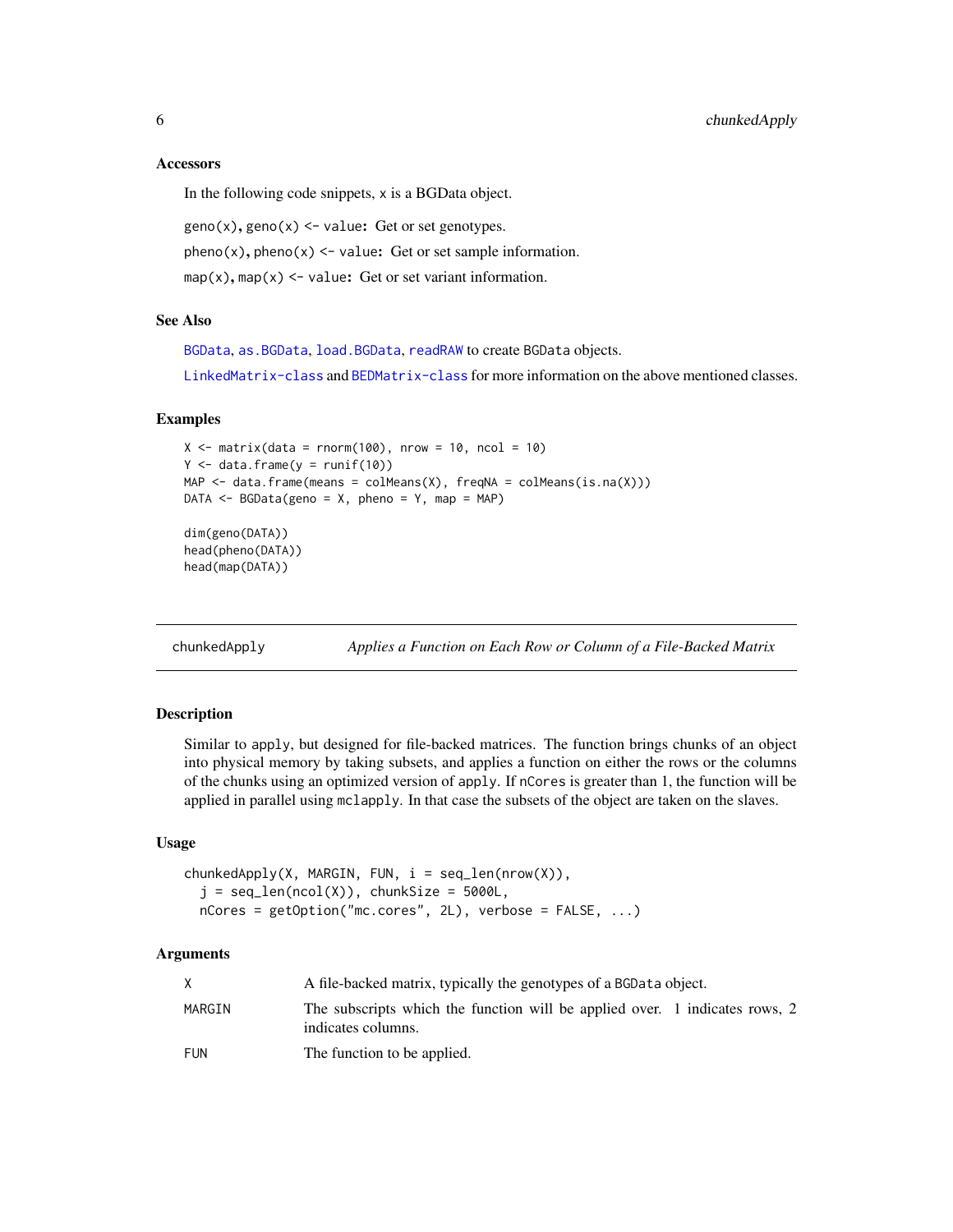# <span id="page-6-0"></span>chunkedMap 7

| i         | Indicates which rows of X should be used. Can be integer, boolean, or character.<br>By default, all rows are used.                                               |
|-----------|------------------------------------------------------------------------------------------------------------------------------------------------------------------|
| j         | Indicates which columns of X should be used. Can be integer, boolean, or char-<br>acter. By default, all columns are used.                                       |
| chunkSize | The number of rows or columns of X that are brought into physical memory for<br>processing per core. If NULL, all elements in i or j are used. Defaults to 5000. |
| nCores    | The number of cores (passed to mclapply). Defaults to the number of cores as<br>detected by detectCores.                                                         |
| verbose   | Whether progress updates will be posted. Defaults to FALSE.                                                                                                      |
| .         | Additional arguments to be passed to the apply like function.                                                                                                    |

# See Also

[file-backed-matrices](#page-7-1) for more information on file-backed matrices. [multi-level-parallelism](#page-17-1) for more information on multi-level parallelism. [BGData-class](#page-4-1) for more information on the BGData class.

# Examples

```
# Restrict number of cores to 1 on Windows
if (.Platform$OS.type == "windows") {
    options(mc.cores = 1)
}
# Load example data
bg <- BGData:::loadExample()
# Compute standard deviation of columns
chunkedApply(X = geno(bg), MARGIN = 2, FUN = sd)
```
chunkedMap *Applies a Function on Each Chunk of a File-Backed Matrix*

# Description

Similar to lapply, but designed for file-backed matrices. The function brings chunks of an object into physical memory by taking subsets, and applies a function on them. If nCores is greater than 1, the function will be applied in parallel using mclapply. In that case the subsets of the object are taken on the slaves.

# Usage

```
chunkedMap(X, FUN, i = seq_length(nrow(X)), j = seq_length(ncol(X)),chunkBy = 2L, chunkSize = 5000L, nCores = getOption("mc.cores",
  2L), verbose = FALSE, ...)
```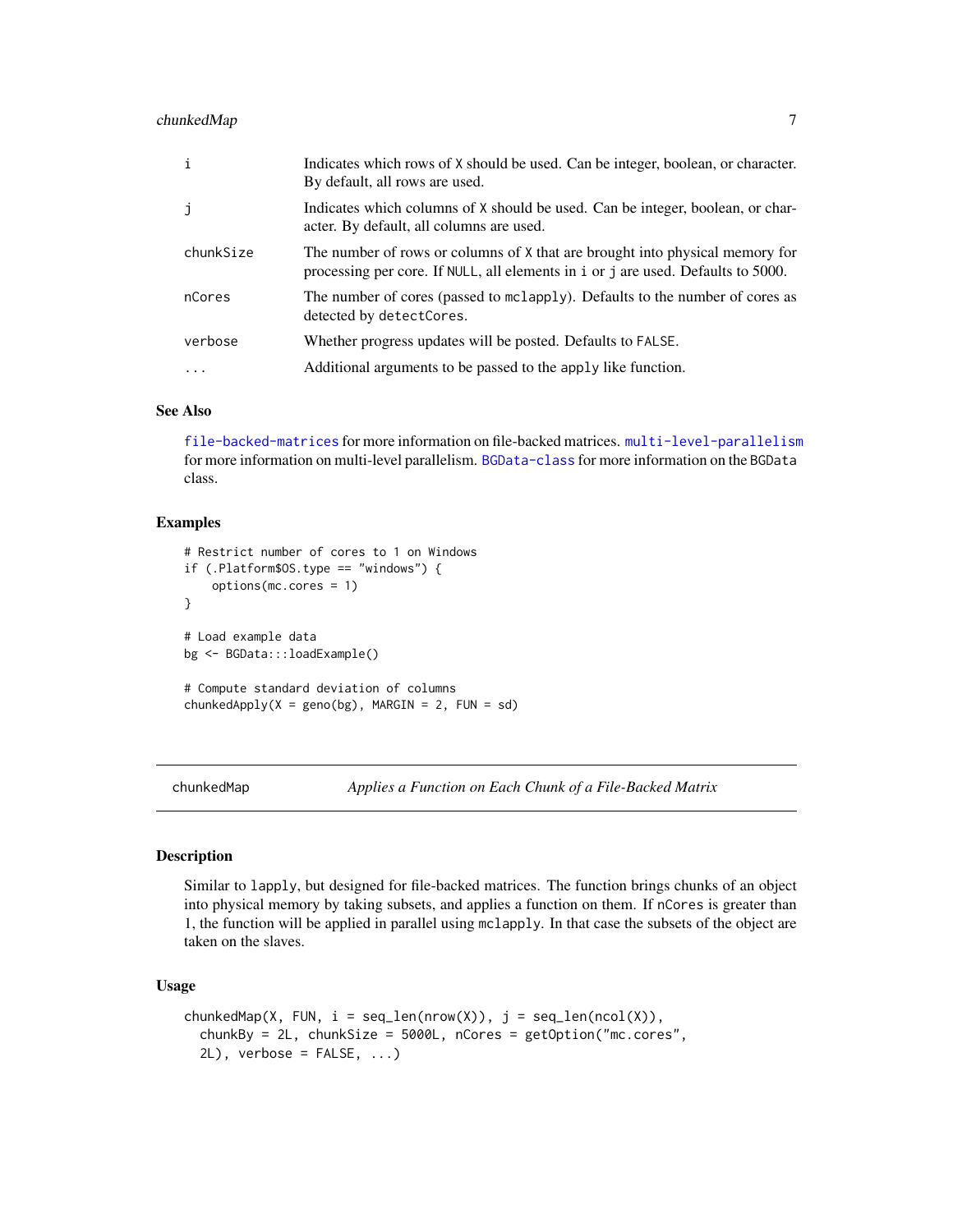## <span id="page-7-0"></span>**Arguments**

| X          | A file-backed matrix, typically the genotypes of a BGData object.                                                                                                |
|------------|------------------------------------------------------------------------------------------------------------------------------------------------------------------|
| <b>FUN</b> | The function to be applied on each chunk.                                                                                                                        |
| i          | Indicates which rows of X should be used. Can be integer, boolean, or character.<br>By default, all rows are used.                                               |
| j          | Indicates which columns of X should be used. Can be integer, boolean, or char-<br>acter. By default, all columns are used.                                       |
| chunkBy    | Whether to extract chunks by rows $(1)$ or by columns $(2)$ . Defaults to columns<br>(2).                                                                        |
| chunkSize  | The number of rows or columns of X that are brought into physical memory for<br>processing per core. If NULL, all elements in i or j are used. Defaults to 5000. |
| nCores     | The number of cores (passed to mclapply). Defaults to the number of cores as<br>detected by detectCores.                                                         |
| verbose    | Whether progress updates will be posted. Defaults to FALSE.                                                                                                      |
| $\ddotsc$  | Additional arguments to be passed to the apply like function.                                                                                                    |

#### See Also

[file-backed-matrices](#page-7-1) for more information on file-backed matrices. [multi-level-parallelism](#page-17-1) for more information on multi-level parallelism. [BGData-class](#page-4-1) for more information on the BGData class.

# Examples

```
# Restrict number of cores to 1 on Windows
if (.Platform$OS.type == "windows") {
    options(mc.cores = 1)
}
# Load example data
bg <- BGData:::loadExample()
# Compute column sums of each chunk
chunkedMap(X = geno(bg), FUN = colSums)
```
<span id="page-7-1"></span>file-backed-matrices *File-Backed Matrices*

#### Description

Functions with the chunkSize parameter work best with file-backed matrices such as BEDMatrix objects. To avoid loading the whole, potentially very large matrix into memory, these functions will load chunks of the file-backed matrix into memory and perform the operations on one chunk at a time. The size of the chunks is determined by the chunkSize parameter. Care must be taken to not set chunkSize too high to avoid memory shortage, particularly when combined with parallel computing.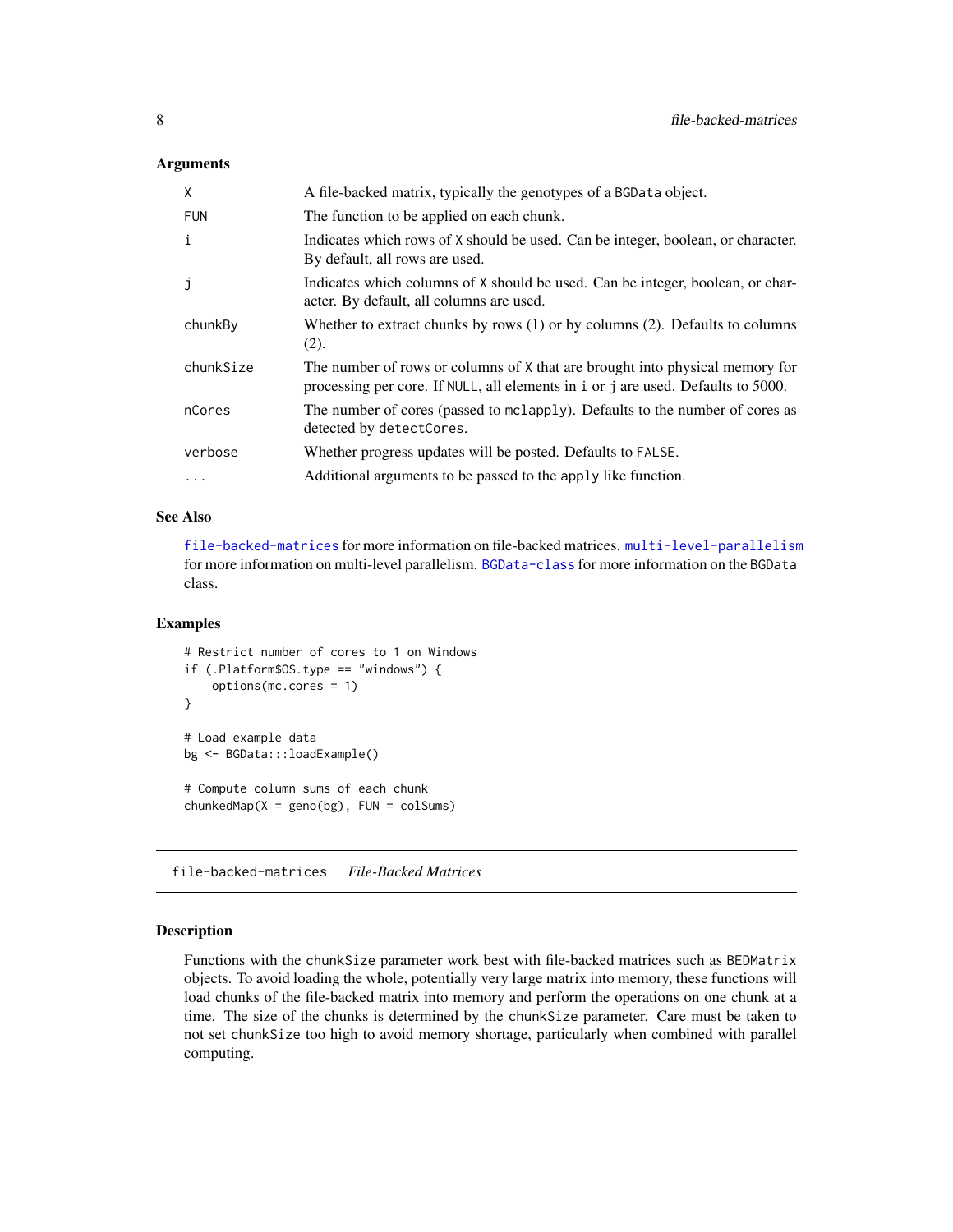#### <span id="page-8-0"></span>findRelated 99

# See Also

[BEDMatrix-class](#page-0-0) as an example of a file-backed matrix.

findRelated *Find related individuals in a relationship matrix*

# Description

Find related individuals in a relationship matrix.

# Usage

```
findRelated(x, ...)
## S3 method for class 'matrix'
findRelated(x, cutoff = 0.03, ...)
```

```
## S3 method for class 'symDMatrix'
findRelated(x, cutoff = 0.03, verbose = FALSE,
  ...)
```
# Arguments

| X.                      | A matrix-like object with dimnames.                                                                   |
|-------------------------|-------------------------------------------------------------------------------------------------------|
| $\cdot$ $\cdot$ $\cdot$ | Additional arguments for methods.                                                                     |
| cutoff                  | The cutoff between 0 and 1 for related individuals to be included in the output.<br>Defaults to 0.03. |
| verbose                 | Whether progress updates will be posted. Defaults to FALSE.                                           |

# Value

A vector of names or indices of related individuals.

# Methods (by class)

- matrix: Find related individuals in matrices
- symDMatrix: Find related individuals in symDMatrix objects

# Examples

```
# Load example data
bg <- BGData:::loadExample()
G <- getG(geno(bg))
findRelated(G)
```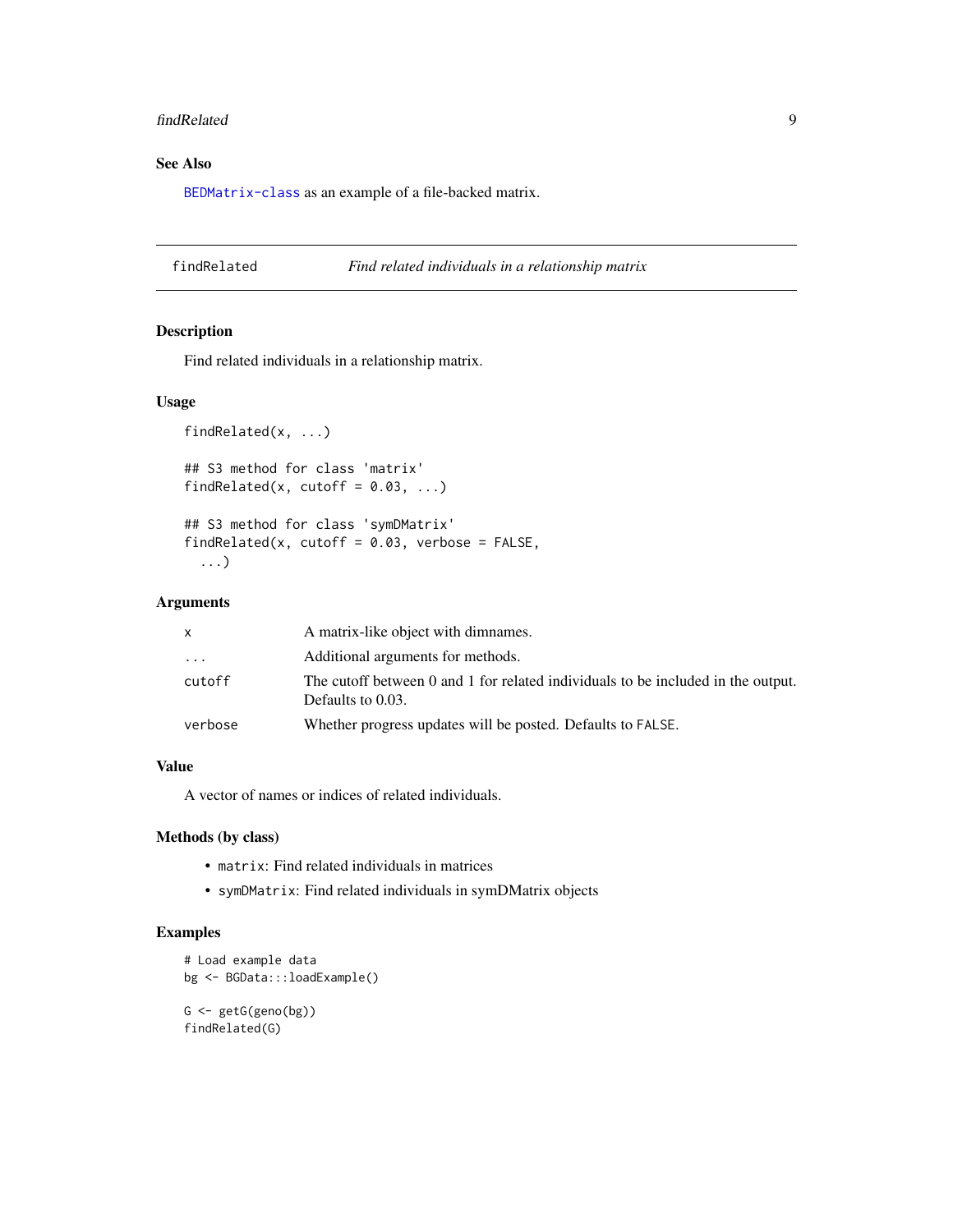<span id="page-9-0"></span>Performs forward regression of y on the columns of X. Predictors are added, one at a time, each time adding the one that produces the largest reduction in the residual sum of squares (RSS). The function returns estimates and summaries for the entire forward search. This function performs a similar search than that of step(,direction='forward'), however, FWD() is optimized for computational speed for linear models with very large sample size. To achieve fast computations, the software first computes the sufficient statistics  $X'X$  and  $X'y$ . At each step, the function first finds the predictor that produces the largest reduction in the sum of squares (this can be derived from X'X, X'y and the current solution of effects), and then updates the estimates of effects for the resulting model using Gauss Seidel iterations performed on the linear system  $(X'X)b=X'$ y, iterating only over the elements of b that are active in the model.

#### Usage

FWD(y, X, df = 20, tol = 1e-7, maxIter = 1000, centerImpute = TRUE, verbose = TRUE)

#### Arguments

| y            | The response vector (numeric $nx1$ ).                                                                                                                      |
|--------------|------------------------------------------------------------------------------------------------------------------------------------------------------------|
| X            | An (nxp) numeric matrix. Columns are the features (aka predictors) considered<br>in the forward search. The rows of X must be matched to the entries of y. |
| df           | Defines the maximum number of predictors to be included in the model. For<br>complete forward search, set $df = \text{ncol}(X)$ .                          |
| tol          | A tolerance parameter to control when to stop the Gauss Seidel algorithm.                                                                                  |
| maxIter      | The maximum number of iterations for the Gauss Seidel algorithm (only used<br>when the algorithm is not stopped by the tolerance parameter).               |
| centerImpute | Whether to center the columns of X and impute the missing values with the<br>column means.                                                                 |
| verbose      | Use verbose = TRUE to print summaries of the forward search.                                                                                               |

#### Value

A list with two entries:

- B: (pxdf+1) includes the estimated effects for each predictor (rows) at each step of the forward search (df, in columns).
- path: A data frame providing the order in which variables were added to the model (variable) and statistics for each step of the forward search (RSS, LogLik, VARE (the residual variance), DF, AIC, and BIC).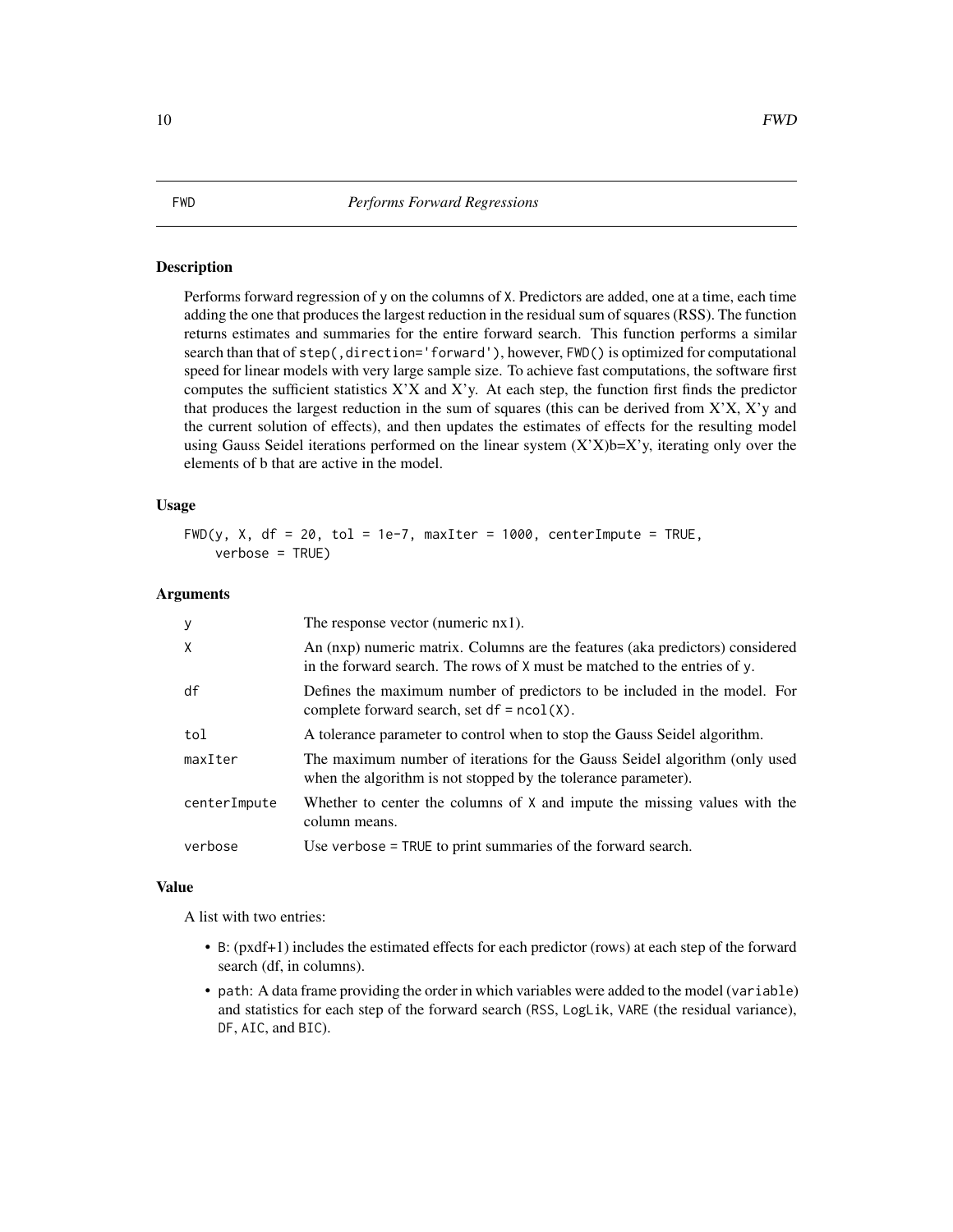<span id="page-10-0"></span>

A set of generic functions for getting/setting the genotypes, sample information, and variant information.

# Usage

geno(x)  $geno(x) < -$  value

pheno(x)  $pheno(x)$  <- value

 $map(x)$  $map(x)$  <- value

# Arguments

| X     | The object from/on which to get/set genotypes, sample information, and variant<br>information. Typically a BGData object. |
|-------|---------------------------------------------------------------------------------------------------------------------------|
| value | Typically a geno object for the geno setter.                                                                              |
|       | Typically a data. frame object for the pheno setter.                                                                      |
|       | Typically a data. frame object for the map setter.                                                                        |

# See Also

- [BGData-class](#page-4-1)
- [geno-class](#page-11-1)

# Examples

```
# Load example data
bg <- BGData:::loadExample()
```
# Access genotypes geno(bg)

# Access sample information pheno(bg)

# Access variant information map(bg)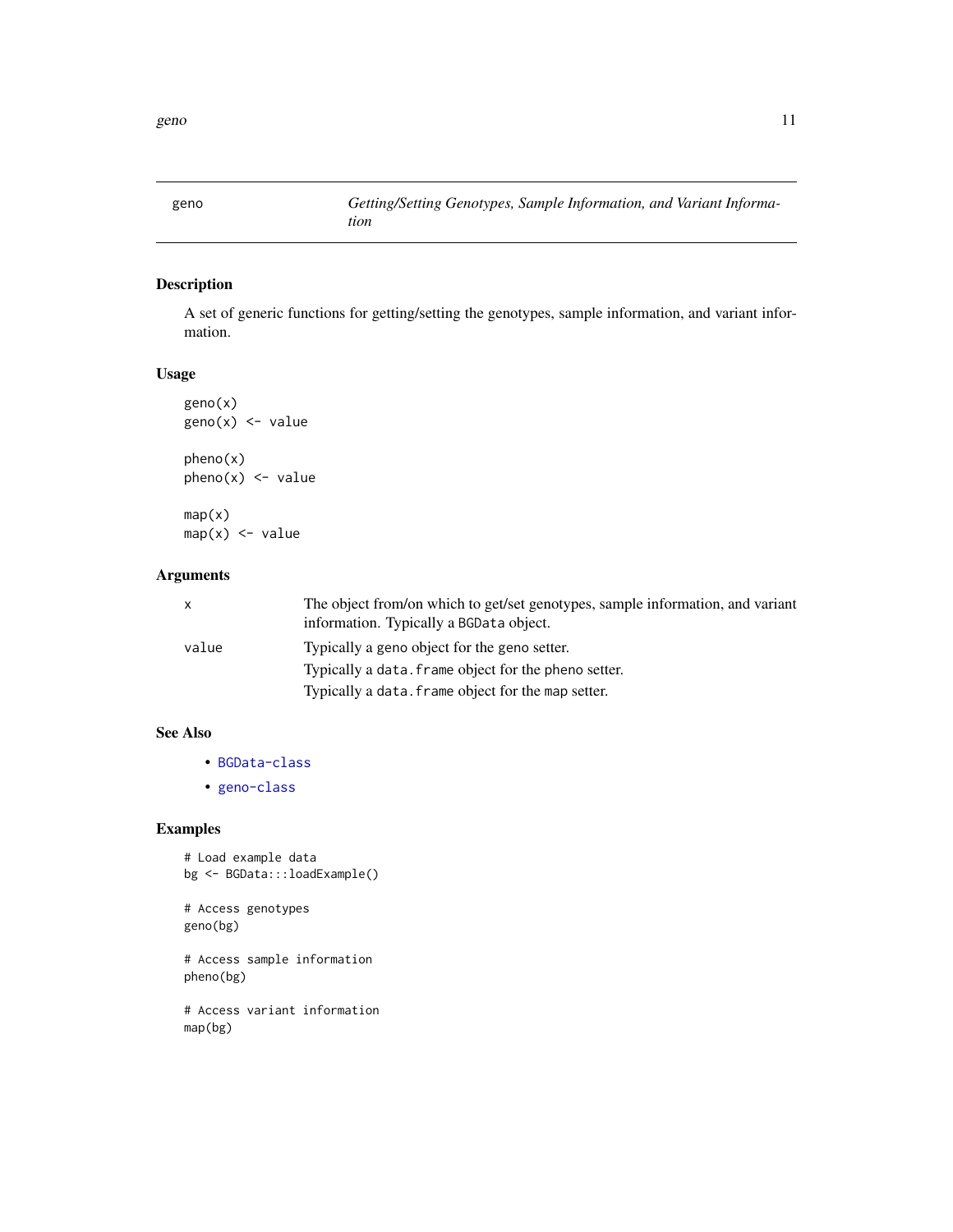<span id="page-11-1"></span><span id="page-11-0"></span>

geno is a class union of several matrix-like types, many of them suitable for very large datasets. Currently supported are LinkedMatrix, BEDMatrix, big.matrix,ff\_matrix, and matrix.

# See Also

[LinkedMatrix-class](#page-0-0), [BEDMatrix-class](#page-0-0), [big.matrix-class](#page-0-0), [ff](#page-0-0), and [matrix](#page-0-0) for more information on each matrix-like type.

[BGData-class](#page-4-1) for more information on the BGData class, in particular its geno accessor that accepts geno objects.

<span id="page-11-2"></span>getG *Computes a Genomic Relationship Matrix*

#### Description

Computes a positive semi-definite symmetric genomic relation matrix G=XX' offering options for centering and scaling the columns of X beforehand.

# Usage

```
getG(X, center = TRUE, scale = TRUE, impute = TRUE, scaleG = TRUE,
 minVar = 1e-05, i = seq\_len(nrow(X)), j = seq\_len(ncol(X)), i2 = NULL,
  chunkSize = 5000L, nCores = getOption("mc.cores", 2L), verbose = FALSE)
```
# Arguments

| X      | A matrix-like object, typically the genotypes of a BGData object.                                                                                                                        |
|--------|------------------------------------------------------------------------------------------------------------------------------------------------------------------------------------------|
| center | Either a logical value or a numeric vector of length equal to the number of<br>columns of X. Numeric vector required if 12 is used. If FALSE, no centering<br>is done. Defaults to TRUE. |
| scale  | Either a logical value or a numeric vector of length equal to the number of<br>columns of X. Numeric vector required if 12 is used. If FALSE, no scaling is<br>done. Defaults to TRUE.   |
| impute | Indicates whether missing values should be imputed. Defaults to TRUE.                                                                                                                    |
| scaleG | Whether XX' should be scaled. Defaults to TRUE.                                                                                                                                          |
| minVar | Columns with variance lower than this value will not be used in the computation<br>(only if scale is not FALSE).                                                                         |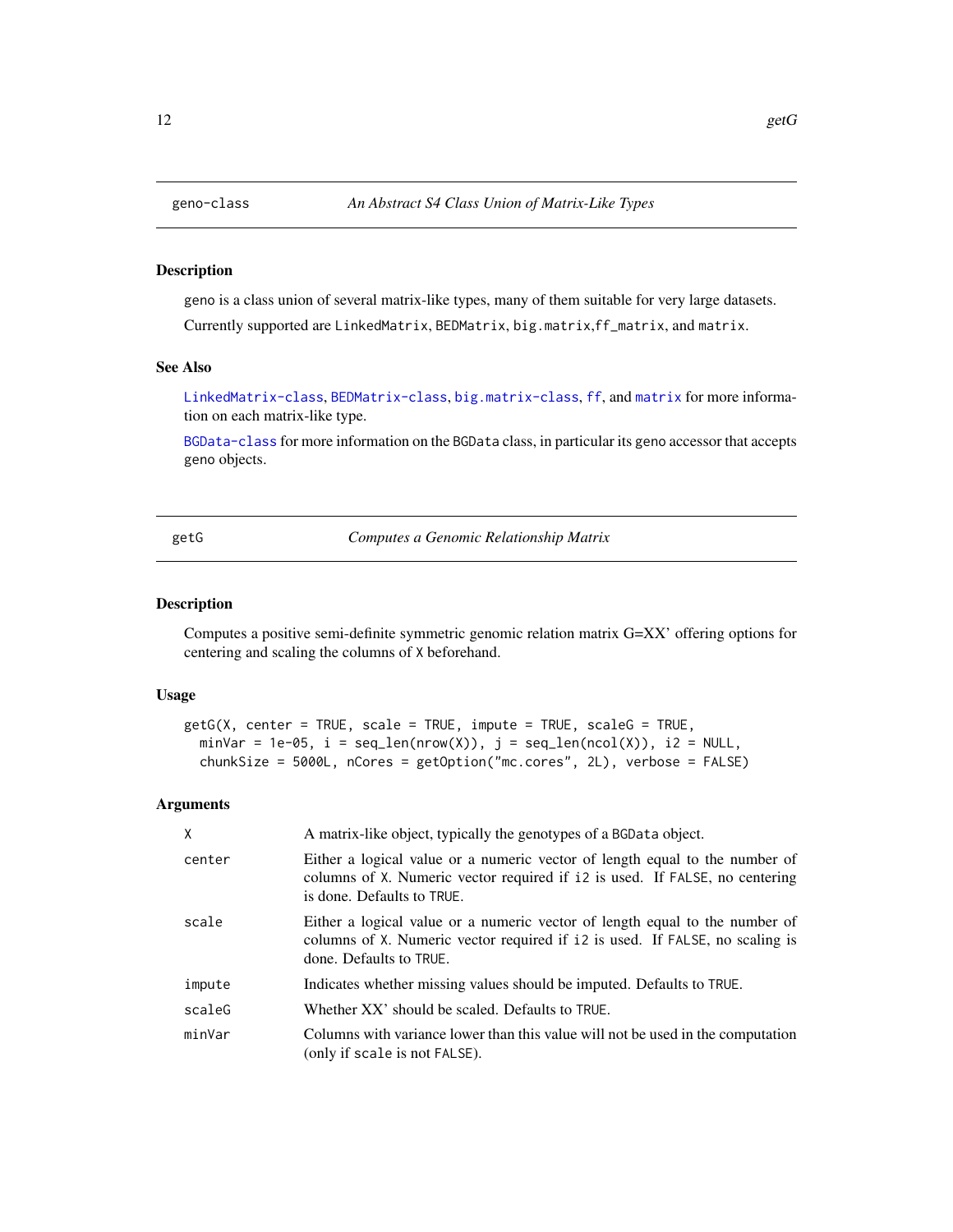| $\mathbf{i}$ | Indicates which rows of X should be used. Can be integer, boolean, or character.<br>By default, all rows are used.                                                                                                                                                                                  |
|--------------|-----------------------------------------------------------------------------------------------------------------------------------------------------------------------------------------------------------------------------------------------------------------------------------------------------|
| Ĵ            | Indicates which columns of X should be used. Can be integer, boolean, or char-<br>acter. By default, all columns are used.                                                                                                                                                                          |
| i2           | Indicates which rows should be used to compute a block of the genomic rela-<br>tionship matrix. Will compute XY' where X is determined by i and j and Y<br>by i2 and j. Can be integer, boolean, or character. If NULL, the whole genomic<br>relationship matrix XX' is computed. Defaults to NULL. |
| chunkSize    | The number of columns of X that are brought into physical memory for process-<br>ing per core. If NULL, all columns of X are used. Defaults to 5000.                                                                                                                                                |
| nCores       | The number of cores (passed to mclapply). Defaults to the number of cores as<br>detected by detectCores.                                                                                                                                                                                            |
| verbose      | Whether progress updates will be posted. Defaults to FALSE.                                                                                                                                                                                                                                         |

# Details

If center = FALSE, scale = FALSE and scaleG = FALSE, getG produces the same outcome than tcrossprod.

#### Value

A positive semi-definite symmetric numeric matrix.

# See Also

[file-backed-matrices](#page-7-1) for more information on file-backed matrices. [multi-level-parallelism](#page-17-1) for more information on multi-level parallelism. [BGData-class](#page-4-1) for more information on the BGData class.

# Examples

```
# Restrict number of cores to 1 on Windows
if (.Platform$OS.type == "windows") {
    options(mc.cores = 1)
}
# Load example data
bg <- BGData:::loadExample()
# Compute a scaled genomic relationship matrix from centered and scaled
# genotypes
g1 \leftarrow getG(X = geno(bg))# Disable scaling of G
g2 \leftarrow getG(X = geno(bg), scaleG = FALSE)# Disable centering of genotypes
g3 \leq - getG(X = geno(bg), center = FALSE)
```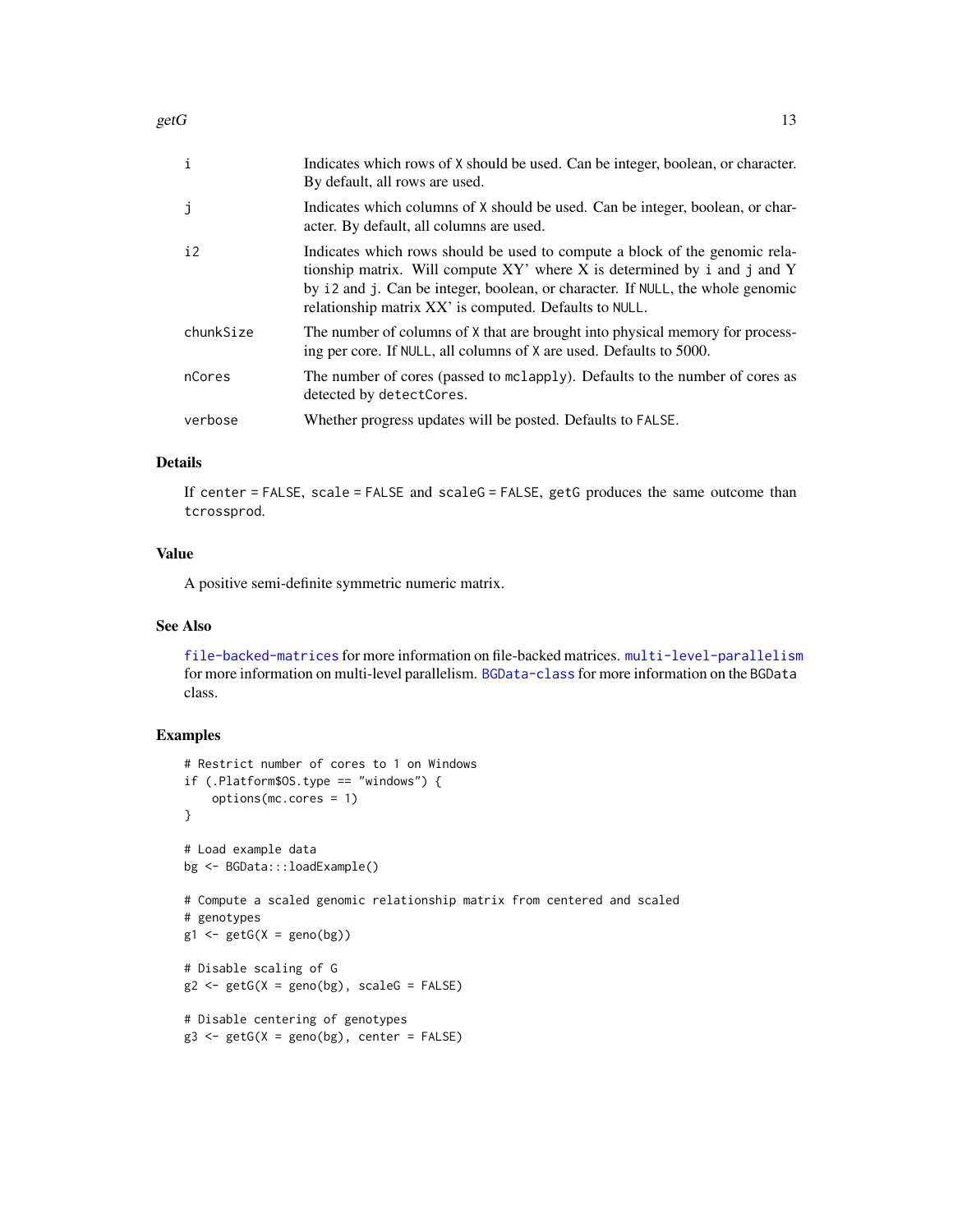```
# Disable scaling of genotypes
g4 \leftarrow getG(X = geno(bg), scale = FALSE)# Provide own scales
scales \le chunkedApply(X = geno(bg), MARGIN = 2, FUN = sd)
g4 \leq getG(X = geno(bg), scale = scales)
# Provide own centers
centers \le chunkedApply(X = geno(bg), MARGIN = 2, FUN = mean)
g5 \leq-getG(X = geno(bg), center = centers)# Only use the first 50 individuals (useful to account for population structure)
g6 \leq-getG(X = geno(bg), i = 1:50)# Only use the first 100 markers (useful to ignore some markers)
g7 \leq getG(X = geno(bg), j = 1:100)
# Compute unscaled G matrix by combining blocks of $XX_{i2}'$ where $X_{i2}$ is
# a horizontal partition of X. This is useful for distributed computing as each
# block can be computed in parallel. Centers and scales need to be precomputed.
block1 <- getG(X = \text{geno}(bg), i2 = 1:100, center = centers, scale = scales)
block2 <- getG(X = geno(bg), i2 = 101:199, center = centers, scale = scales)
g8 <- cbind(block1, block2)
# Compute unscaled G matrix by combining blocks of $X_{i}X_{i2}'$ where both
# $X_{i}$ and $X_{i2}$ are horizontal partitions of X. Similarly to the example
# above, this is useful for distributed computing, in particular to compute
# very large G matrices. Centers and scales need to be precomputed. This
# approach is similar to the one taken by the symDMatrix package, but the
# symDMatrix package adds memory-mapped blocks, only stores the upper side of
# the triangular matrix, and provides a type that allows for indexing as if the
# full G matrix is in memory.
block11 <- getG(X = geno(bg), i = 1:100, i = 1:100, center = centers, scale = scales)
block12 <- getG(X = geno(bg), i = 1:100, i = 101:199, center = centers, scale = scales)
block21 <- getG(X = geno(bg), i = 101:199, i2 = 1:100, center = centers, scale = scales)
block22 <- getG(X = geno(bg), i = 101:199, i = 101:199, center = centers, scale = scales)
g9 <- rbind(
    cbind(block11, block12),
    cbind(block21, block22)
)
```
getG\_symDMatrix *Computes a Very Large Genomic Relationship Matrix*

#### **Description**

Computes a positive semi-definite symmetric genomic relation matrix G=XX' offering options for centering and scaling the columns of X beforehand.

<span id="page-13-0"></span>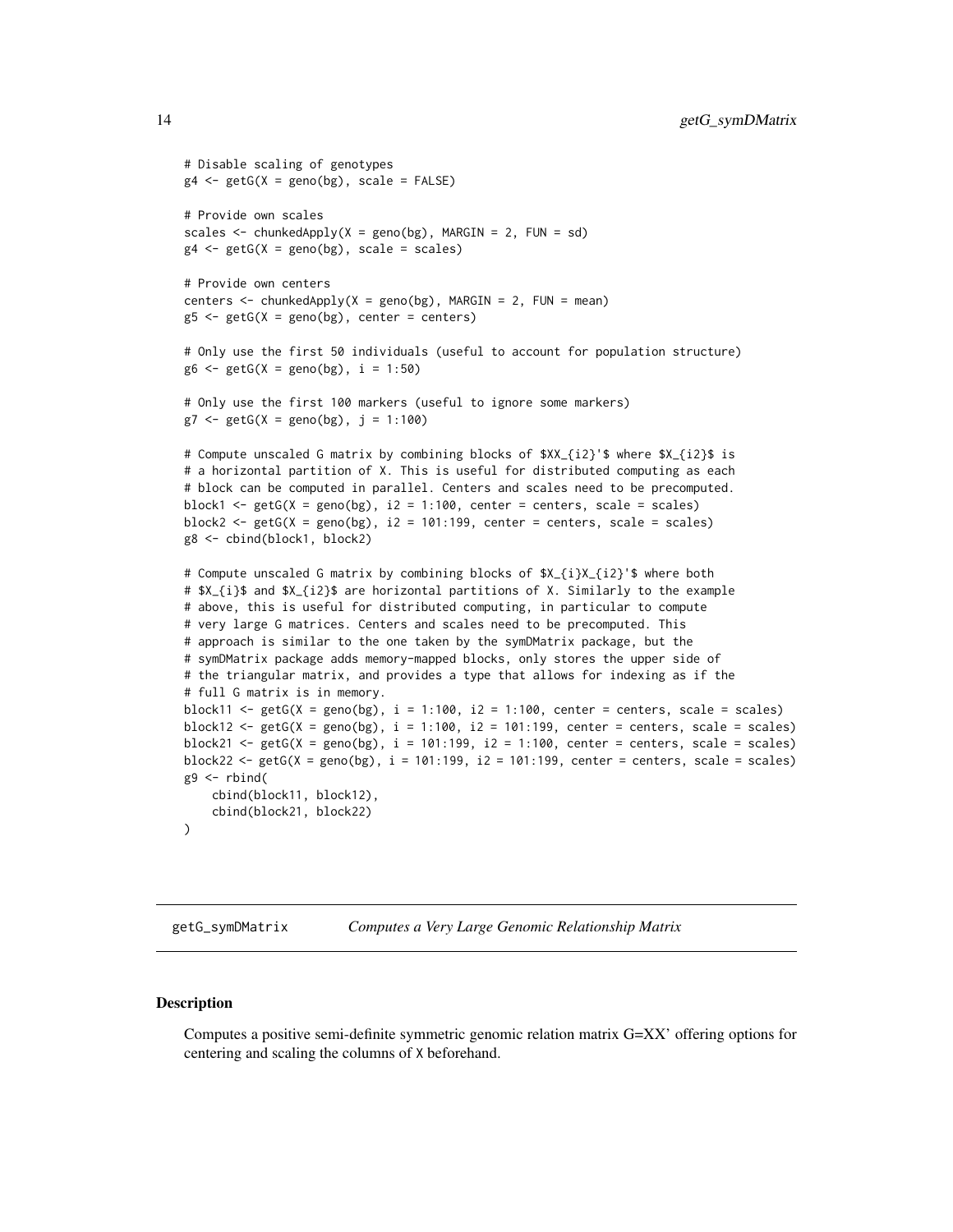# Usage

```
getG_symDMatrix(X, center = TRUE, scale = TRUE, impute = TRUE, scaleG = TRUE,
 minVar = 1e-05, blockSize = 5000L,
 folderOut = paste0("symDMatrix_", randomString()), vmode = "double",
  i = seq\_len(nrow(X)), j = seq\_len(ncol(X)), chunkSize = 5000L,nCores = getOption("mc.cores", 2L), verbose = FALSE)
```
# Arguments

| X.        | A matrix-like object, typically the genotypes of a BGData object.                                                                                    |
|-----------|------------------------------------------------------------------------------------------------------------------------------------------------------|
| center    | Either a logical value or a numeric vector of length equal to the number of<br>columns of X. If FALSE, no centering is done. Defaults to TRUE.       |
| scale     | Either a logical value or a numeric vector of length equal to the number of<br>columns of X. If FALSE, no scaling is done. Defaults to TRUE.         |
| impute    | Indicates whether missing values should be imputed. Defaults to TRUE.                                                                                |
| scaleG    | TRUE/FALSE whether xx' must be scaled.                                                                                                               |
| minVar    | Columns with variance lower than this value will not be used in the computation<br>(only if scale is not FALSE).                                     |
| blockSize | The number of rows and columns of each block. If NULL, a single block of the<br>same length as i will be created. Defaults to 5000.                  |
| folderOut | The path to the folder where to save the symDMatrix object. Defaults to a ran-<br>dom string prefixed with "symDMatrix_".                            |
| vmode     | vmode of ff objects.                                                                                                                                 |
| i         | Indicates which rows of X should be used. Can be integer, boolean, or character.<br>By default, all rows are used.                                   |
| j         | Indicates which columns of X should be used. Can be integer, boolean, or char-<br>acter. By default, all columns are used.                           |
| chunkSize | The number of columns of X that are brought into physical memory for process-<br>ing per core. If NULL, all columns of X are used. Defaults to 5000. |
| nCores    | The number of cores (passed to mclapply). Defaults to the number of cores as<br>detected by detectCores.                                             |
| verbose   | Whether progress updates will be posted. Defaults to FALSE.                                                                                          |
|           |                                                                                                                                                      |

#### Details

Even very large genomic relationship matrices are supported by partitioning X into blocks and calling getG on these blocks. This function performs the block computations sequentially, which may be slow. In an HPC environment, performance can be improved by manually distributing these operations to different nodes.

#### Value

A symDMatrix object.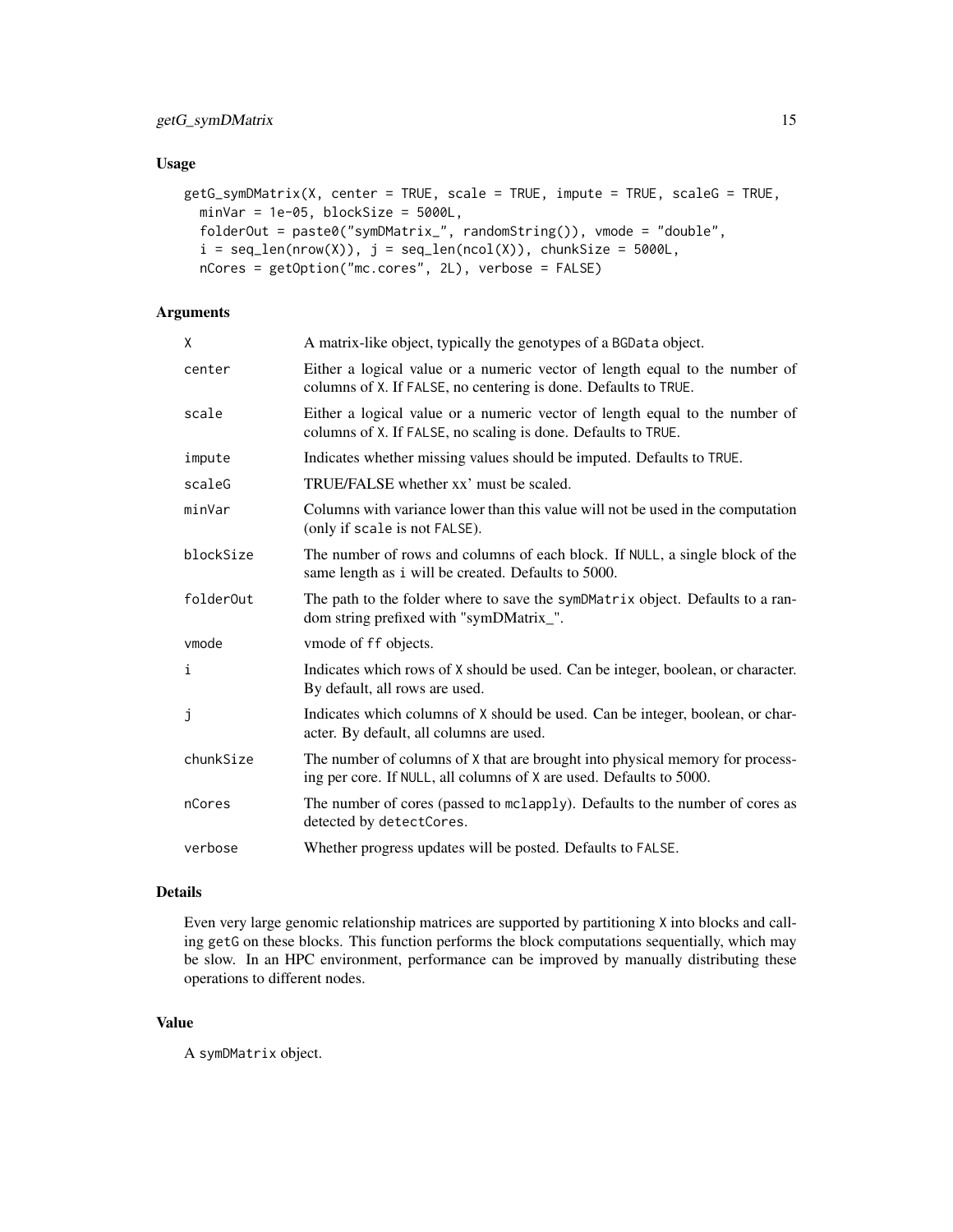# See Also

[multi-level-parallelism](#page-17-1) for more information on multi-level parallelism. [symDMatrix-class](#page-0-0) and [BGData-class](#page-4-1) for more information on the BGData class. [getG](#page-11-2) to learn more about the underlying method.

GWAS *Performs Single Marker Regressions Using BGData Objects*

# Description

Implements single marker regressions. The regression model includes all the covariates specified in the right-hand-side of the formula plus one column of the genotypes at a time. The data from the association tests is obtained from a BGData object.

# Usage

```
GWAS(formula, data, method = "lsfit", i = seq_len(nrow(geno(data))),
  j = seq\_len(ncol(geno(data))), chunkSize = 5000L,
  nCores = getOption("mc.cores", 2L), verbose = FALSE, ...)
```
# Arguments

| formula      | The formula for the GWAS model without the variant, e.g. $y \sim 1$ or $y \sim$ factor (sex)<br>+ age. The variables included in the formula must be column names in the sam-<br>ple information of the BGData object. |
|--------------|------------------------------------------------------------------------------------------------------------------------------------------------------------------------------------------------------------------------|
| data         | A BGData object.                                                                                                                                                                                                       |
| method       | The regression method to be used. Currently, the following methods are imple-<br>mented: rayOLS (see below), lsfit, lm, lm. fit, glm, lmer, and SKAT. Defaults<br>to Isfit.                                            |
| $\mathbf{i}$ | Indicates which rows of the genotypes should be used. Can be integer, boolean,<br>or character. By default, all rows are used.                                                                                         |
| j            | Indicates which columns of the genotypes should be used. Can be integer,<br>boolean, or character. By default, all columns are used.                                                                                   |
| chunkSize    | The number of columns of the genotypes that are brought into physical memory<br>for processing per core. If NULL, all elements in j are used. Defaults to 5000.                                                        |
| nCores       | The number of cores (passed to mclapply). Defaults to the number of cores as<br>detected by detectCores.                                                                                                               |
| verbose      | Whether progress updates will be posted. Defaults to FALSE.                                                                                                                                                            |
| $\cdots$     | Additional arguments for chunkedApply and regression method.                                                                                                                                                           |

<span id="page-15-0"></span>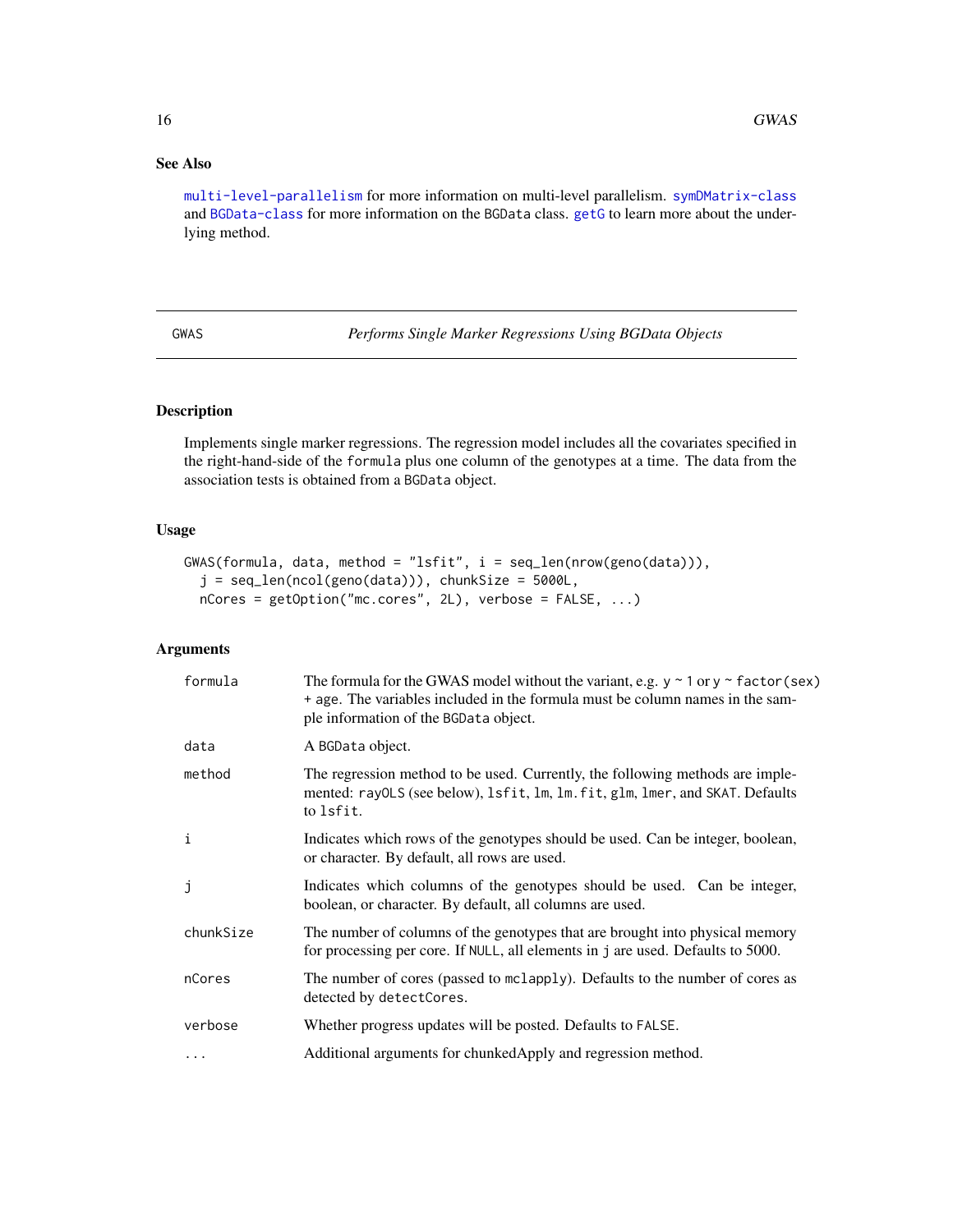#### <span id="page-16-0"></span> $GWAS$  17

#### Details

The rayOLS method is a regression through the origin that can only be used with a  $y \sim 1$  formula, i.e. it only allows for one quantitative response variable y and one variant at a time as an explanatory variable (the variant is not included in the formula, hence 1 is used as a dummy). If covariates are needed, consider preadjustment of y. Among the provided methods, it is by far the fastest.

Some regression methods may require the data to not contain columns with variance 0 or too many missing values. We suggest running summarize to detect variants that do not clear the desired minor-allele frequency and rate of missing genotype calls, and filtering these variants out using the j parameter of the GWAS function (see example below).

# Value

The same matrix that would be returned by coef(summary(model)).

#### See Also

[file-backed-matrices](#page-7-1) for more information on file-backed matrices. [multi-level-parallelism](#page-17-1) for more information on multi-level parallelism. [BGData-class](#page-4-1) for more information on the BGData class. [lsfit](#page-0-0), [lm](#page-0-0), [lm.fit](#page-0-0), [glm](#page-0-0), [lmer](#page-0-0), and [SKAT](#page-0-0) for more information on regression methods.

## Examples

```
# Restrict number of cores to 1 on Windows
if (.Platform$OS.type == "windows") {
    options(mc.cores = 1)
}
# Load example data
bg <- BGData:::loadExample()
# Detect variants that do not pass MAF and missingness thresholds
summaries <- summarize(geno(bg))
maf <- ifelse(summaries$allele_freq > 0.5, 1 - summaries$allele_freq,
    summaries$allele_freq)
exclusions <- maf < 0.01 | summaries$freq_na > 0.05
# Perform a single marker regression
res1 <- GWAS(formula = FT10 \sim 1, data = bg, j = !exclusions)
# Draw a Manhattan plot
plot(-log10(res1[, 4]))
# Use lm instead of lsfit (the default)
res2 <- GWAS(formula = FT10 \sim 1, data = bg, method = "lm", j = !exclusions)
# Use glm instead of lsfit (the default)
y <- pheno(bg)$FT10
pheno(bg)$FT10.01 <- y > quantile(y, 0.8, na.rm = TRUE)
res3 <- GWAS(formula = FT10.01 \sim 1, data = bg, method = "glm", j = !exclusions)
# Perform a single marker regression on the first 50 markers (useful for
```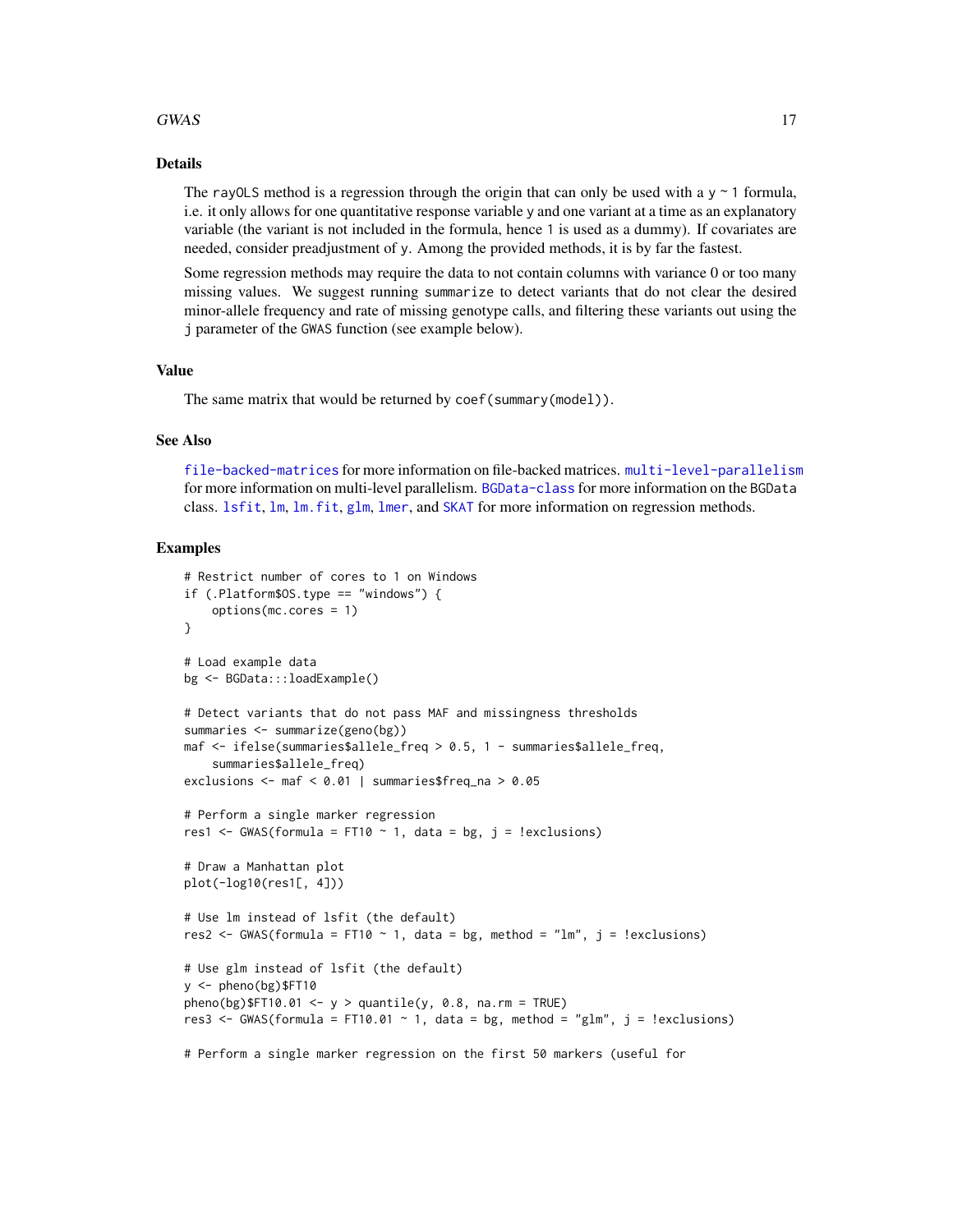```
# distributed computing)
res4 <- GWAS(formula = FT10 \sim 1, data = bg, j = 1:50)
```
<span id="page-17-2"></span>load.BGData *Loads BGData (and Other) Objects from .RData Files*

### Description

This function is similar to load, but also initializes the different types of objects that can be used as genotypes in a BGData object.

Currently supported are ff\_matrix, big.matrix, and BEDMatrix objects. If the object is of type LinkedMatrix, all nodes will be initialized with their appropriate method.

#### Usage

load.BGData(file, envir = parent.frame())

#### Arguments

| file  | The name of the .RData file to be loaded. |
|-------|-------------------------------------------|
| envir | The environment where to load the data.   |

#### See Also

[BGData-class](#page-4-1), [ff](#page-0-0), [big.matrix-class](#page-0-0), [BEDMatrix-class](#page-0-0), and [LinkedMatrix-class](#page-0-0) for more information on the above mentioned classes.

<span id="page-17-1"></span>multi-level-parallelism

*Multi-Level Parallelism*

#### **Description**

Functions with the nCores, i, and j parameters provide capabilities for both parallel and distributed computing.

For parallel computing, nCores determines the number of cores the code is run on. Memory usage can be an issue for higher values of nCores as R is not particularly memory-efficient. As a rule of thumb, at least around (nCores \* object\_size(chunk)) + object\_size(result) MB of total memory will be needed for operations on file-backed matrices, not including potential copies of your data that might be created (for example 1sfit runs cbind $(1, X)$ ). i and j can be used to include or exclude certain rows or columns. Internally, the mclapply function is used and therefore parallel computing will not work on Windows machines.

For distributed computing, i and j determine the subset of the input matrix that the code runs on. In an HPC environment, this can be used not just to include or exclude certain rows or columns, but also to partition the task among many nodes rather than cores. Scheduler-specific code and code to aggregate the results need to be written by the user. It is recommended to set nCores to 1 as nodes are often cheaper than cores.

<span id="page-17-0"></span>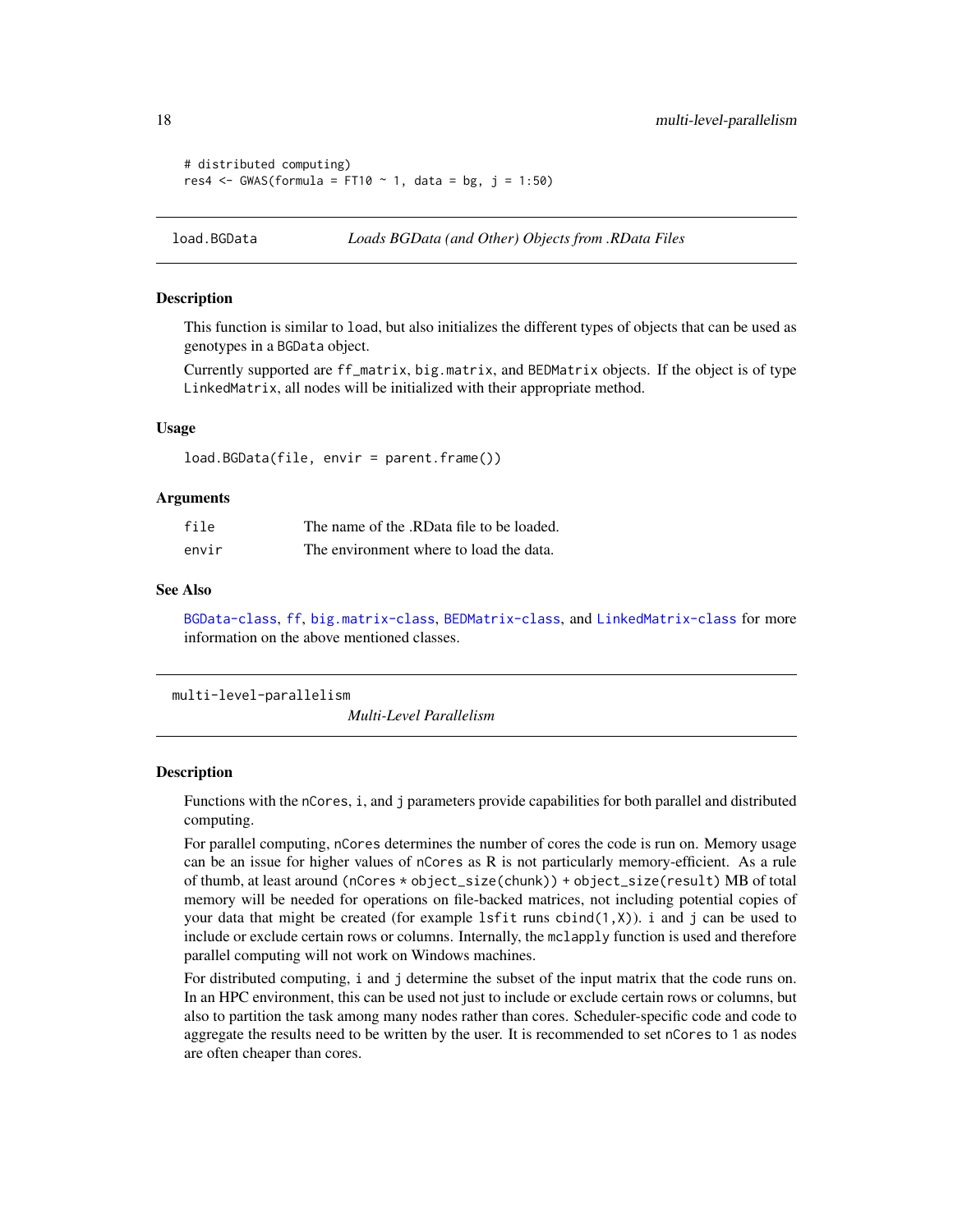# <span id="page-18-0"></span>orderedMerge 19

# See Also

[mclapply](#page-0-0) to learn more about the function used to implement parallel computing. [detectCores](#page-0-0) to detect the number of available cores.

orderedMerge *Merge Two Data Frames Keeping the Order of the First*

# Description

This is a simplified version of merge useful for merging additional data into a BGData object while keeping the order of the data in the BGData object.

# Usage

orderedMerge $(x, y, by = c(1L, 2L))$ 

# Arguments

|    | Data frame                                                                        |
|----|-----------------------------------------------------------------------------------|
| v  | Data frame                                                                        |
| bv | Specifications of the columns used for merging. Defaults to the first two columns |
|    | of the data frame, which traditionally has the family ID and the individual ID.   |

#### Value

Merged data frame

#### See Also

[BGData-class](#page-4-1) for more information on the BGData class.

preprocess *Center, scale, and impute data*

#### Description

A faster version of [scale](#page-0-0) with a similar interface that also allows for imputation. The main difference is that this version scales by the standard deviation regardless of whether centering is enabled or not. If centering is enabled, missing values are imputed by 0, otherwise by the mean of the column that contains the value.

#### Usage

```
preprocess(X, center = FALSE, scale = FALSE, impute = FALSE,
 nCores = getOption("mc.cores", 2L))
```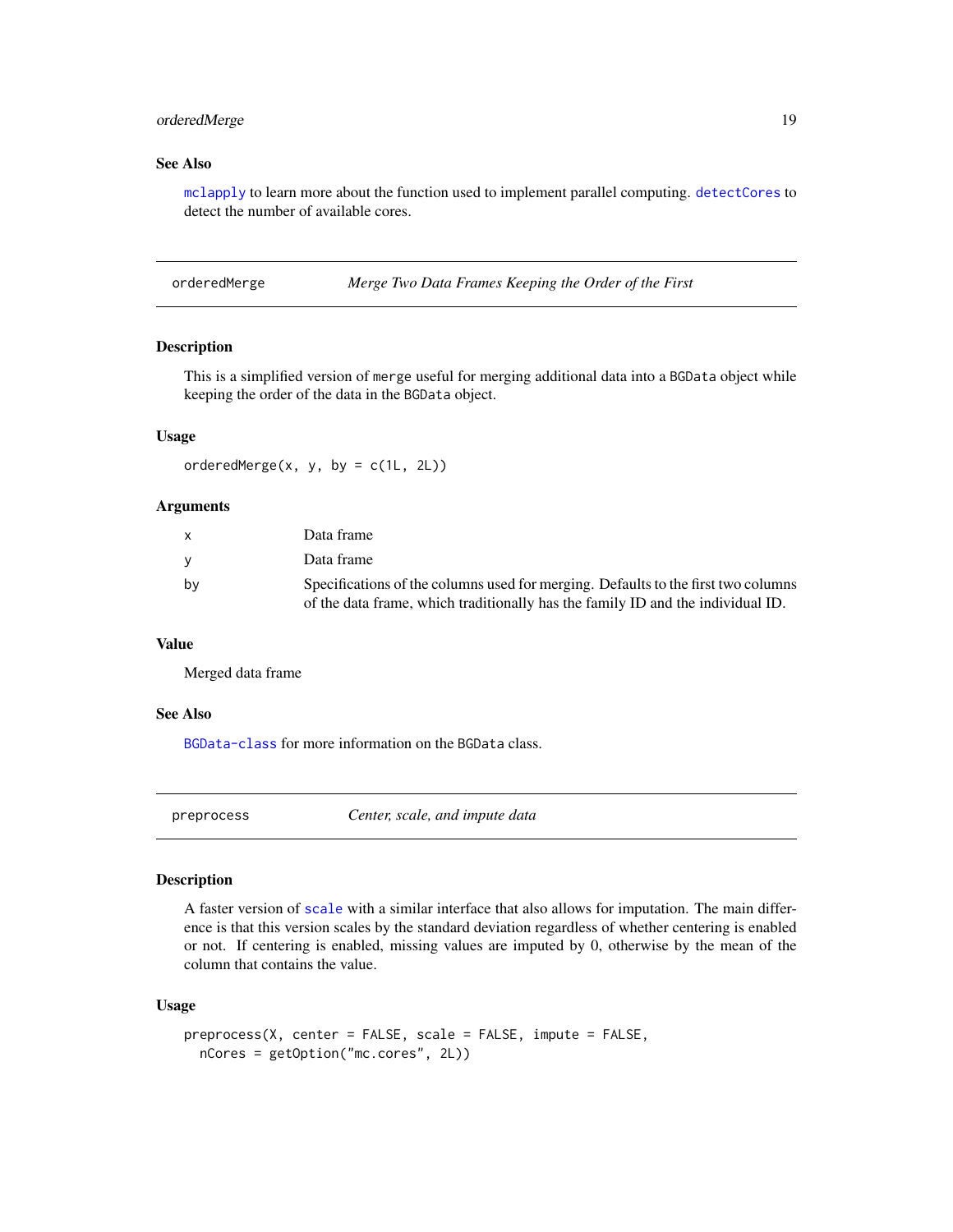### <span id="page-19-0"></span>**Arguments**

| X      | A numeric matrix.                                                                                        |
|--------|----------------------------------------------------------------------------------------------------------|
| center | Either a logical value or numeric vector of length equal to the number of columns<br>of X.               |
| scale  | Either a logical value or numeric vector of length equal to the number of columns<br>of X.               |
| impute | Indicates whether missing values should be imputed.                                                      |
| nCores | The number of cores (passed to mclapply). Defaults to the number of cores as<br>detected by detectCores. |

### Value

The centered, scaled, and imputed matrix.

## See Also

[scale](#page-0-0), which this function tries to improve upon.

# Examples

```
# Load example data
bg <- BGData:::loadExample()
# Center and scale genotypes
W \leq preprocess(as.matrix(geno(bg)), center = TRUE, scale = TRUE)
```
<span id="page-19-1"></span>readRAW *Creates a BGData Object From a .raw File or a .ped-Like File*

#### Description

Creates a BGData object from a .raw file (generated with --recodeA in [PLINK\)](https://www.cog-genomics.org/plink2). Other text-based file formats are supported as well by tweaking some of the parameters as long as the records of individuals are in rows, and phenotypes, covariates and markers are in columns.

#### Usage

```
readRAW(fileIn, header = TRUE, dataType = integer(), n = NULL,
 p = NULL, sep = "", na.strings = "NA", nColSkip = 6L,
  idCol = c(1L, 2L), nNodes = NULL, linked.by = "rows",
  folderOut = paste0("BGData_", sub("\\.[[:alnum:]]+$", "",
  basename(fileIn))), outputType = "byte", dimorder = if (linked.by ==
  "rows") 2L:1L else 1L:2L, verbose = FALSE)
readRAW_matrix(fileIn, header = TRUE, dataType = integer(), n = NULL,
 p = NULL, sep = "", na.strings = "NA", nColSkip = 6L,
```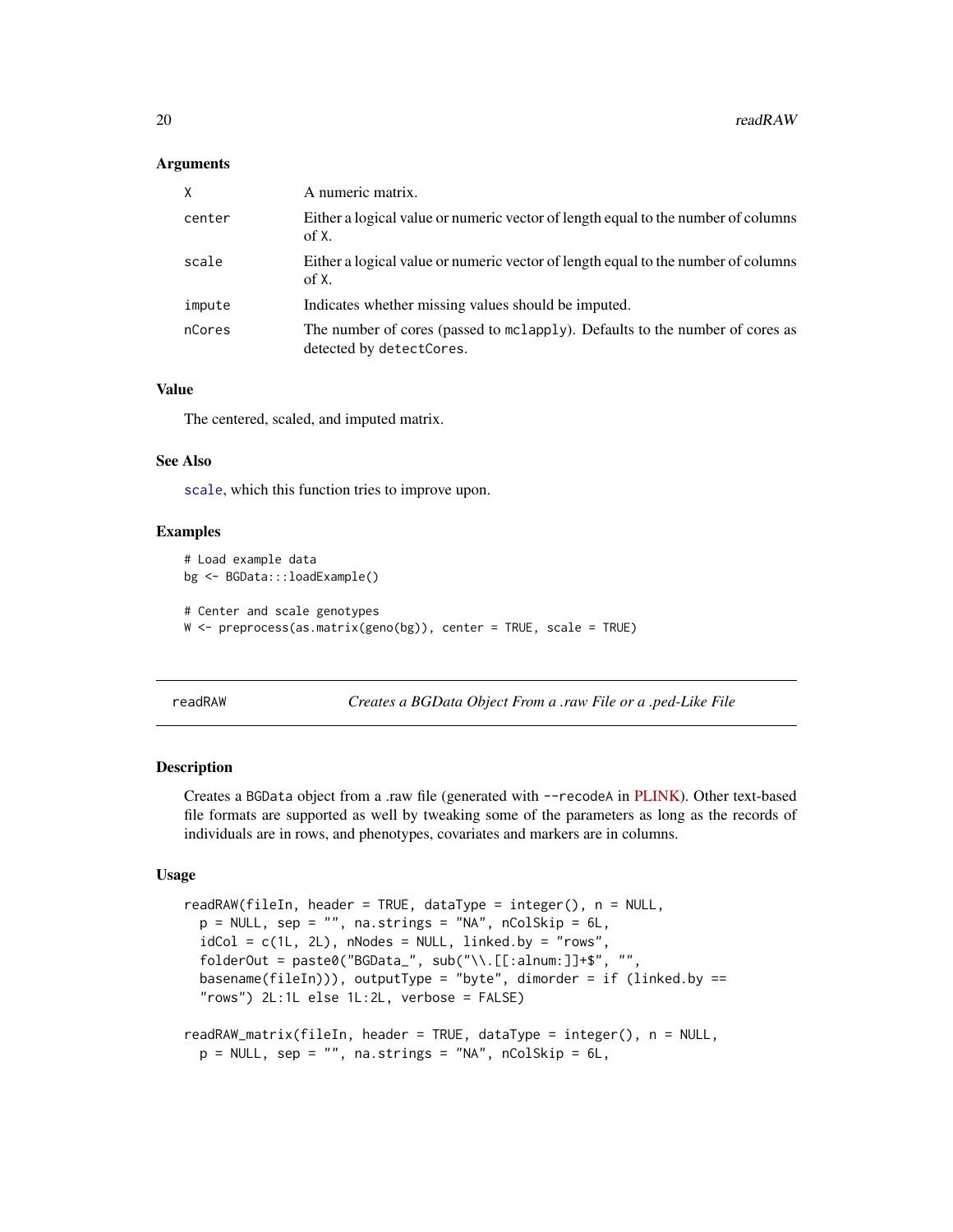```
idCol = c(1L, 2L), verbose = FALSE)
readRAW_big.matrix(fileIn, header = TRUE, dataType = integer(),
 n = NULL, p = NULL, sep = "", na.strings = "NA", nColSkip = 6L,
 idCol = c(1L, 2L), folderOut = paste0("BGData",sub("\\.[[:alnum:]]+$", "", basename(fileIn))), outputType = "char",
 verbose = FALSE)
```
#### Arguments

| fileIn     | The path to the plaintext file.                                                                                                                                                                                                                                                          |
|------------|------------------------------------------------------------------------------------------------------------------------------------------------------------------------------------------------------------------------------------------------------------------------------------------|
| header     | Whether file In contains a header. Defaults to TRUE.                                                                                                                                                                                                                                     |
| dataType   | The coding type of genotypes in fileIn. Use integer() or double() for nu-<br>meric coding. Alpha-numeric coding is currently not supported for readRAW and<br>readRAW_big.matrix: use the --recodeA option of PLINK to convert the .ped<br>file into a .raw file. Defaults to integer(). |
| n          | The number of individuals. Auto-detect if NULL. Defaults to NULL.                                                                                                                                                                                                                        |
| р          | The number of markers. Auto-detect if NULL. Defaults to NULL.                                                                                                                                                                                                                            |
| sep        | The field separator character. Values on each line of the file are separated by this<br>character. If sep = $"$ " (the default for readRAW the separator is "white space",<br>that is one or more spaces, tabs, newlines or carriage returns.                                            |
| na.strings | The character string used in the plaintext file to denote missing value. Defaults<br>to NA.                                                                                                                                                                                              |
| nColSkip   | The number of columns to be skipped to reach the genotype information in the<br>file. Defaults to 6.                                                                                                                                                                                     |
| idCol      | The index of the ID column. If more than one index is given, both columns will<br>be concatenated with "_". Defaults to $c(1,2)$ , i.e. a concatenation of the first<br>two columns.                                                                                                     |
| nNodes     | The number of nodes to create. Auto-detect if NULL. Defaults to NULL.                                                                                                                                                                                                                    |
| linked.by  | If columns a column-linked matrix (ColumnLinkedMatrix) is created, if rows<br>a row-linked matrix (RowLinkedMatrix). Defaults to rows.                                                                                                                                                   |
| folderOut  | The path to the folder where to save the binary files. Defaults to the name of the<br>input file (fileIn) without extension prefixed with "BGData_".                                                                                                                                     |
| outputType | The vmode for ff and type for big. matrix objects. Default to byte for ff and<br>char for big. matrix objects.                                                                                                                                                                           |
| dimorder   | The physical layout of the underlying ff object of each node.                                                                                                                                                                                                                            |
| verbose    | Whether progress updates will be posted. Defaults to FALSE.                                                                                                                                                                                                                              |

# Details

The data included in the first couple of columns (up to nColSkip) is used to populate the sample information of a BGData object, and the remaining columns are used to fill the genotypes. If the first row contains a header (header = TRUE), data in this row is used to determine the column names for sample information and genotypes.

The genotypes can take several forms, depending on the function that is called (readRAW, readRAW\_matrix, or readRAW\_big.matrix). The following sections illustrate each function in detail.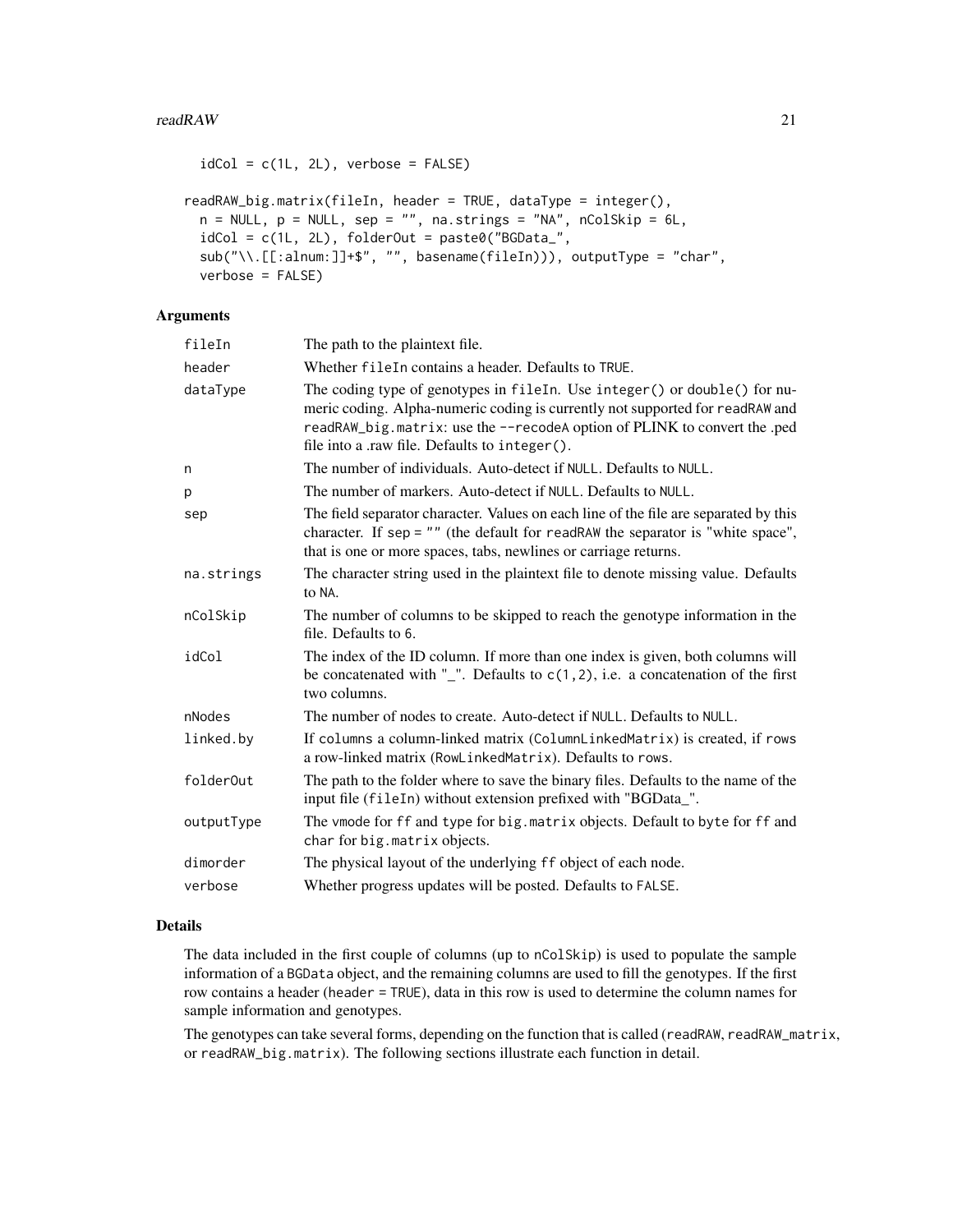#### readRAW

Genotypes are stored in a LinkedMatrix object where each node is an ff instance. Multiple ff files are used because the array size in ff is limited to the largest integer which can be represented on the system (.Machine\$integer.max) and for genetic data this limitation is often exceeded. The LinkedMatrix package makes it possible to link several ff files together by columns or by rows and treat them similarly to a single matrix. By default a ColumnLinkedMatrix is used for the genotypes, but the user can modify this using the linked.by argument. The number of nodes to generate is either specified by the user using the nNodes argument or determined internally so that each ff object has a number of cells that is smaller than .Machine\$integer.max / 1.2. A folder (see folder Out) that contains the binary flat files (named geno\_ $\star$ .bin) and an external representation of the BGData object in BGData.RData is created.

#### readRAW\_matrix

Genotypes are stored in a regular matrix object. Therefore, this function will only work if the .raw file is small enough to fit into memory.

#### readRAW\_big.matrix

Genotypes are stored in a filebacked big.matrix object. A folder (see folderOut) that contains the binary flat file (named BGData.bin), a descriptor file (named BGData.desc), and an external representation of the BGData object in BGData.RData are created.

#### Reloading a BGData object

To reload a BGData object, it is recommended to use the load.BGData function instead of the load function as load does not initialize ff objects or attach big.matrix objects.

#### See Also

[load.BGData\(\)](#page-17-2) to load a previously saved BGData object, [as.BGData\(\)](#page-2-1) to create BGData objects from non-text files (e.g. .bed files). [BGData-class](#page-4-1), [ColumnLinkedMatrix-class](#page-0-0), [RowLinkedMatrix-class](#page-0-0), [big.matrix-class](#page-0-0), and [ff](#page-0-0) for more information on the above mentioned classes.

#### Examples

```
# Path to example data
path <- system.file("extdata", package = "BGData")
# Convert RAW files of chromosome 1 to a BGData object
bg <- readRAW(fileIn = paste0(path, "/chr1.raw"))
unlink("BGData_chr1", recursive = TRUE)
```
<span id="page-21-0"></span>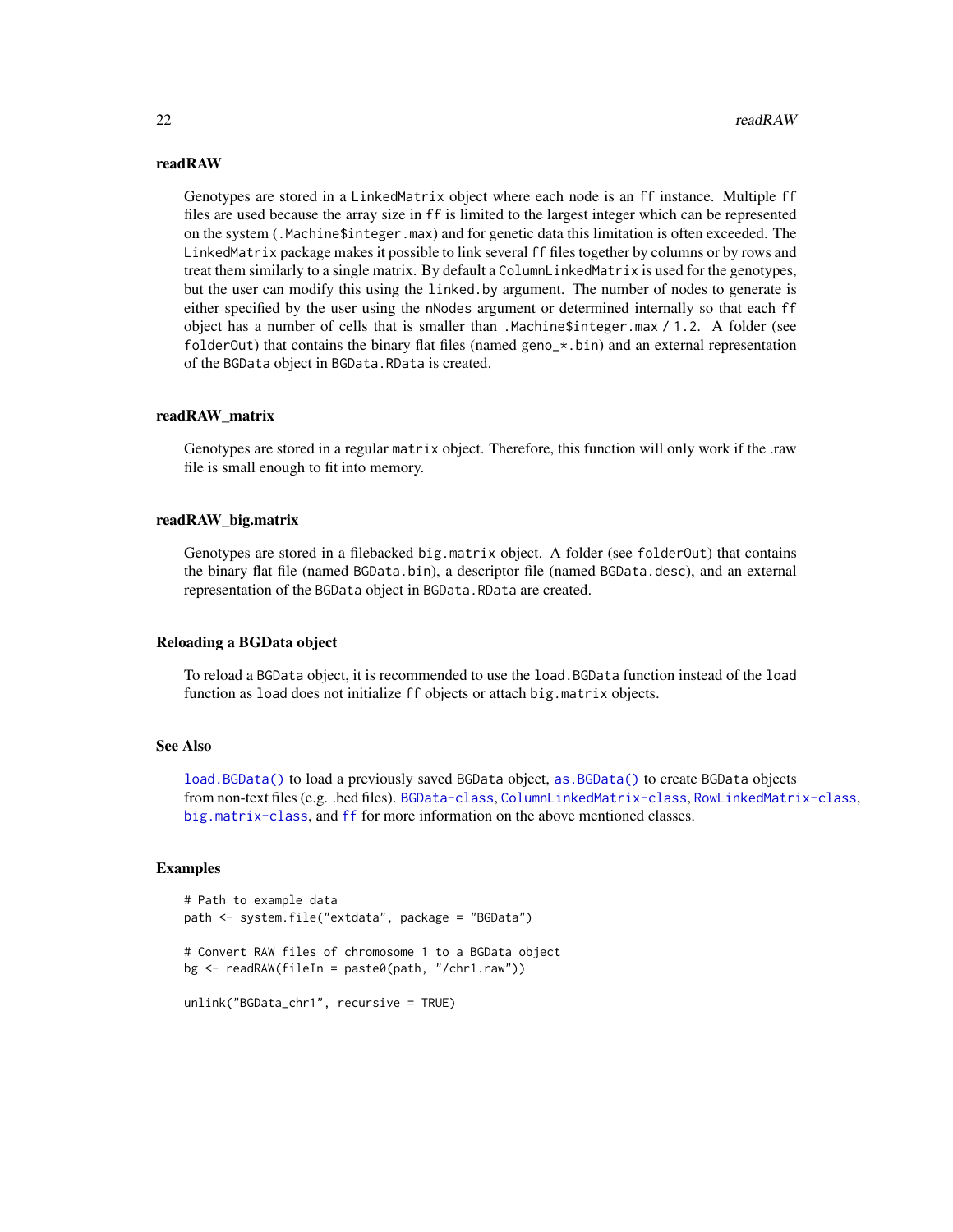<span id="page-22-0"></span>

Given a summary statistic and a threshold, this function computes the number of non-overlapping segments, each defined as a discovery (i.e., statistic[i] <= threshold) +/- a gap, in the same units as bp (often base-pair position).

# Usage

```
segments(statistic, chr, bp, threshold, gap, trim = FALSE, verbose = FALSE)
```
# Arguments

| statistic | A statistic (e.g., BFDR or p-values).                                                     |
|-----------|-------------------------------------------------------------------------------------------|
| chr       | A vector containing the chromosome for each value of statistic.                           |
| bp        | A vector containing the base-pair positions for each value of statistic.                  |
| threshold | The threshold to determine 'significance' (e.g., 1e-5 for p-values).                      |
| gap       | 1/2 of the length of the desired segments.                                                |
| trim      | Whether to collapse segments that were artifically inflated by gap. Defaults to<br>FALSE. |
| verbose   | Whether progress updates will be posted. Defaults to FALSE.                               |

#### Value

A data frame containing the following information:

| chr         | Chromosome                                                               |
|-------------|--------------------------------------------------------------------------|
| start       | Index where segment starts within statistic.                             |
| end         | Index where segment ends within statistic.                               |
| length      | Length of segment.                                                       |
| bpStart     | Base-pair position where segment starts.                                 |
| bpEnd       | Base-pair position where segment ends.                                   |
| bpLength    | Length of segment in base-pair positions.                                |
| minValue    | Smallest value of statistic within segment.                              |
| minValuePos | Position of variant with the smallest value of statistic within segment. |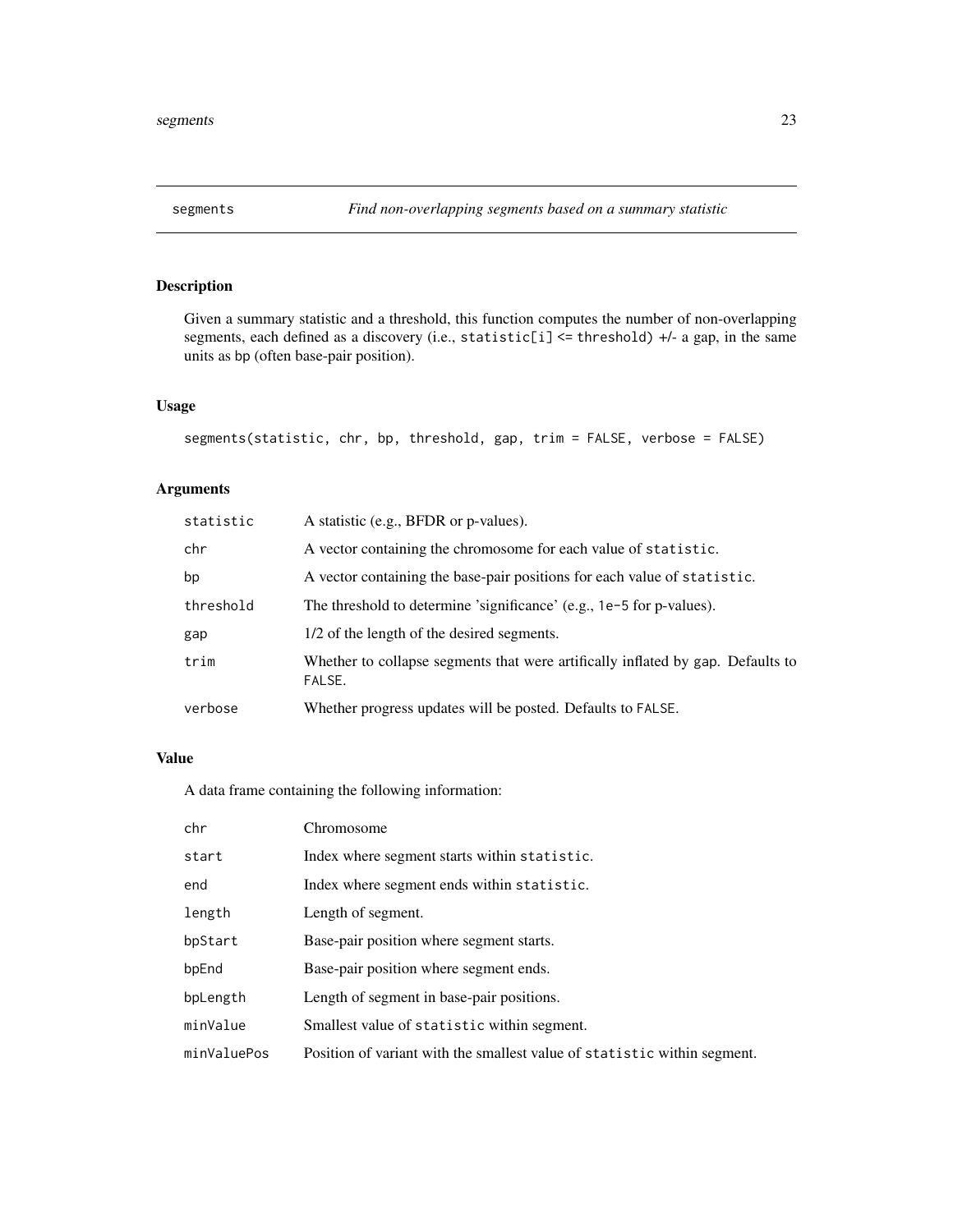# Examples

library(BGData)

```
# Load example data
bg <- BGData:::loadExample()
# Perform GWAS
pValues <- GWAS(
    formula = FT10 \sim 1,
    data = bg,
    method = "rayOLS"
\lambda# Determine segments within +/- 1MB from a significant variant
segments <- segments(
    statistic = pValues[, 4],
    chr = map(bg)$chromosome,
    bp = map(bg)$base_pair_position,
    threshold = 1e-5,
    gap = 1e6,
    trim = FALSE,
    verbose = FALSE
\mathcal{L}
```
summarize *Generates Various Summary Statistics*

# Description

Computes the frequency of missing values, the (minor) allele frequency, and standard deviation of each column of X.

#### Usage

```
summarize(X, i = seq\_len(nrow(X)), j = seq\_len(ncol(X)),
  chunkSize = 5000L, nCores = getOption("mc.cores", 2L),
  verbose = FALSE)
```
# Arguments

| Χ         | A matrix-like object, typically the genotypes of a BGData object.                                                                                     |
|-----------|-------------------------------------------------------------------------------------------------------------------------------------------------------|
| i         | Indicates which rows of X should be used. Can be integer, boolean, or character.<br>By default, all rows are used.                                    |
| j         | Indicates which columns of X should be used. Can be integer, boolean, or char-<br>acter. By default, all columns are used.                            |
| chunkSize | The number of columns of X that are brought into physical memory for process-<br>ing per core. If NULL, all elements in j are used. Defaults to 5000. |

<span id="page-23-0"></span>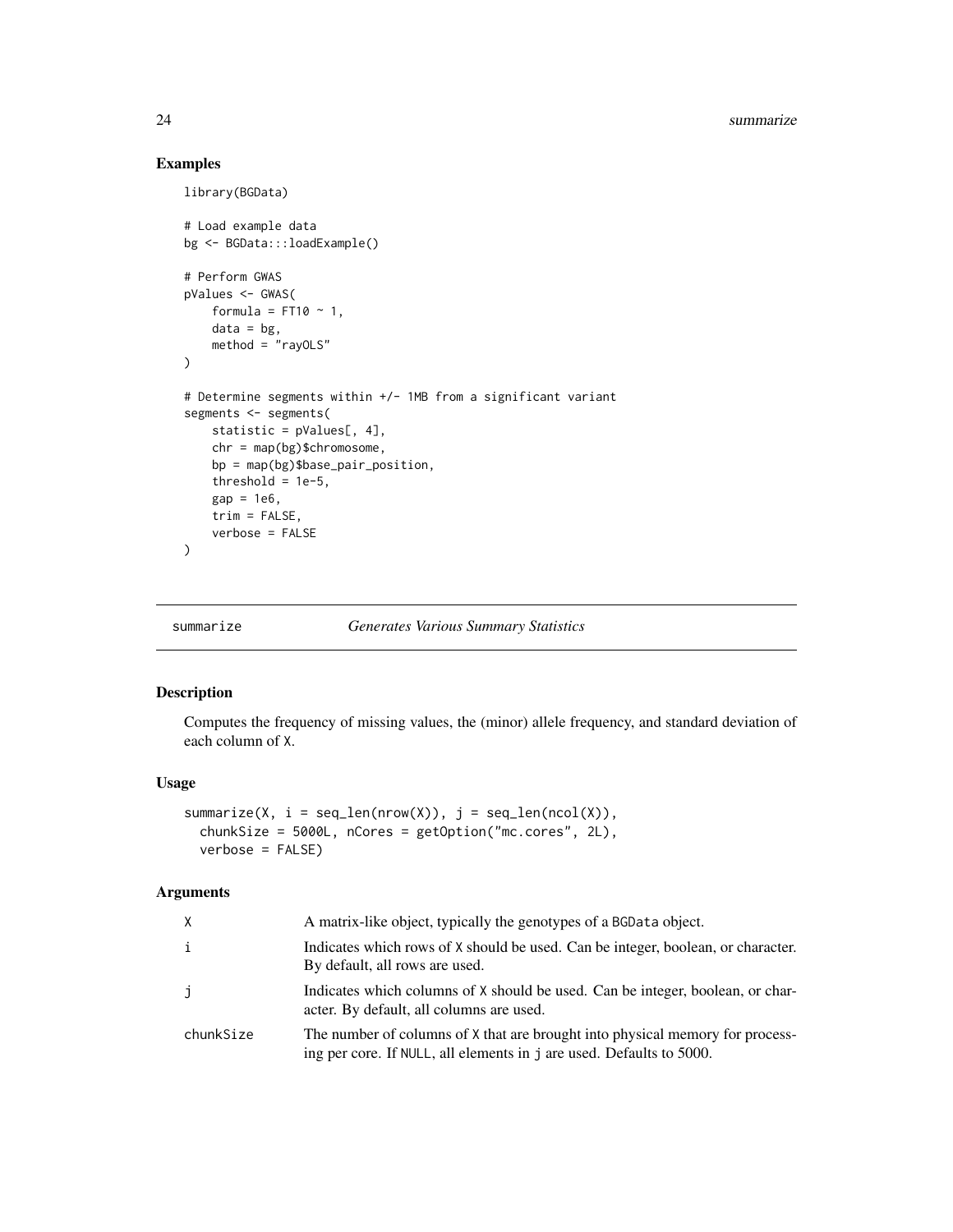#### summarize 25

| nCores  | The number of cores (passed to mclapply). Defaults to the number of cores as |
|---------|------------------------------------------------------------------------------|
|         | detected by detectCores.                                                     |
| verbose | Whether progress updates will be posted. Defaults to FALSE.                  |

# Value

A data.frame with three columns: freq\_na for frequencies of missing values, allele\_freq for allele frequencies of the counted allele, and sd for standard deviations.

#### See Also

[file-backed-matrices](#page-7-1) for more information on file-backed matrices. [multi-level-parallelism](#page-17-1) for more information on multi-level parallelism. [BGData-class](#page-4-1) for more information on the BGData class.

# Examples

```
# Restrict number of cores to 1 on Windows
if (.Platform$OS.type == "windows") {
    options(mc.cores = 1)
}
# Load example data
bg <- BGData:::loadExample()
# Summarize the whole dataset
sum1 \leq summarize(X = geno(bg))
# Summarize the first 50 individuals
sum2 \le summarize(X = geno(bg), i = 1:50)
# Summarize the first 1000 markers (useful for distributed computing)
sum3 \le summarize(X = geno(bg), j = 1:100)
# Summarize the first 50 individuals on the first 1000 markers
sum4 <- summarize(X = \text{geno}(bg), i = 1:50, j = 1:100)
# Summarize by names
sum5 <- summarize(X = geno(bg), j = c("snp81233_C", "snp81234_C", "snp81235_T"))
# Convert to minor allele frequencies (useful if the counted alleles are not
# the minor alleles)
maf <- ifelse(sum1$allele_freq > 0.5, 1 - sum1$allele_freq, sum1$allele_freq)
```